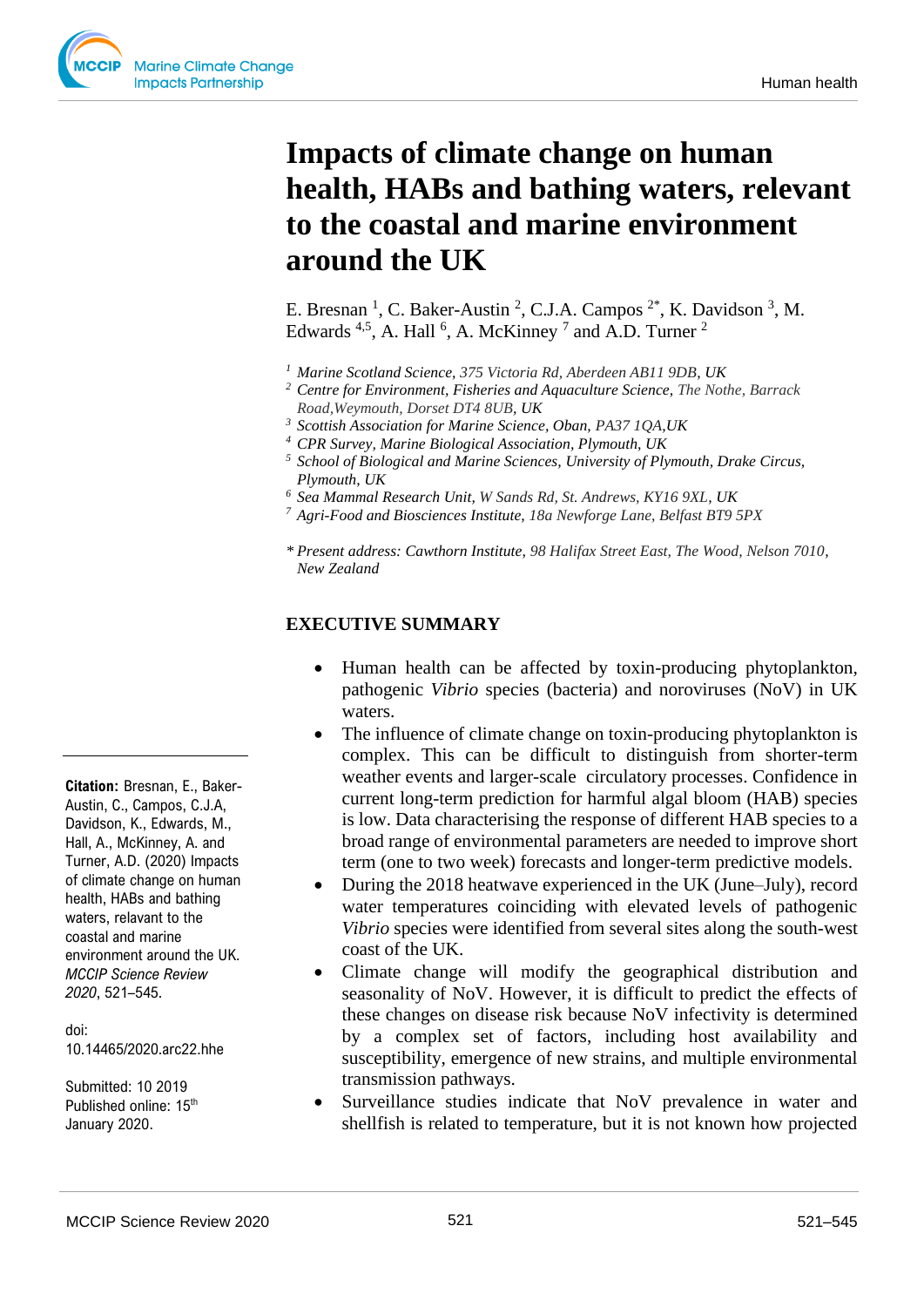

increases in sea-surface temperatures will affect the risk of illness. Runoff from more frequent and intense extreme rainfall events will increase NoV contamination from sewage sources and compromise water quality, particularly in areas served by combined sewerage infrastructure. Following sewer overflows, NoV concentrations in nearshore waters can be 10 times higher than concentrations during 'no discharge' conditions.

• A survey of tetrodotoxin (TTX) in shellfish from around the UK revealed the toxin to be present in quantifiable amounts in shellfish from southern England and in one sample from Scotland. Highest TTX concentrations were recorded when water temperatures exceeded 15 $\degree$ C (maximum concentration of total TTXs; 253  $\mu$ g/kg) although the toxin was also present at other times of the year. The role of water temperature on the occurrence and distribution of this toxin in UK shellfish and biota merits further investigation.

# **1. BACKGROUND**

Climate change has the potential to impact coastal ecosystems in multiple ways, altering human exposure to water-related contaminants that can cause illness. The main groups of relevance to water-related illnesses in the UK marine environment are toxin-producing phytoplankton and pathogenic bacteria and viruses.

# **Harmful Phytoplankton**

Marine phytoplankton are single-celled algae that inhabit the water column. They play an important ecological role in the marine ecosystem as primary producers, harvesting light energy from the Sun to produce food which gets passed up through the marine food web (Chavez *et al*., 2011). A number of marine phytoplankton species can produce toxins that can accumulate in the flesh of shellfish and can pose a risk to human health if consumed. When environmental conditions are favourable these toxin-producing phytoplankton can increase in abundance. This is called a 'harmful algal bloom' (HAB). The main HAB genera of concern for human health in UK waters are the dinoflagellates *Alexandrium* (associated with the production of toxins responsible for paralytic shellfish poisoning (PSTs), *Dinophysis* (toxins associated with diarrhetic shellfish poisoning (DSTs)) and the diatom *Pseudo-nitzschia* (toxins associated with amnesic shellfish poisoning (ASTs); Davidson and Bresnan, 2009). The dinoflagellates *Azadinium* (azaspiracid toxins, AZAs), *Protoceratium reticulatum, Lingulodinium polyedra* and *Gonyaulax spinifera* (yessotoxins, YTX) are less of an issue in UK waters although AZAs have caused significant problems for the Irish shellfish industry (Chevallier *et al*., 2015). The threat to human health from these shellfish toxins is managed by the Food Standards Agency (in England, Northern Ireland and Wales) and Food Standards Scotland who oversee a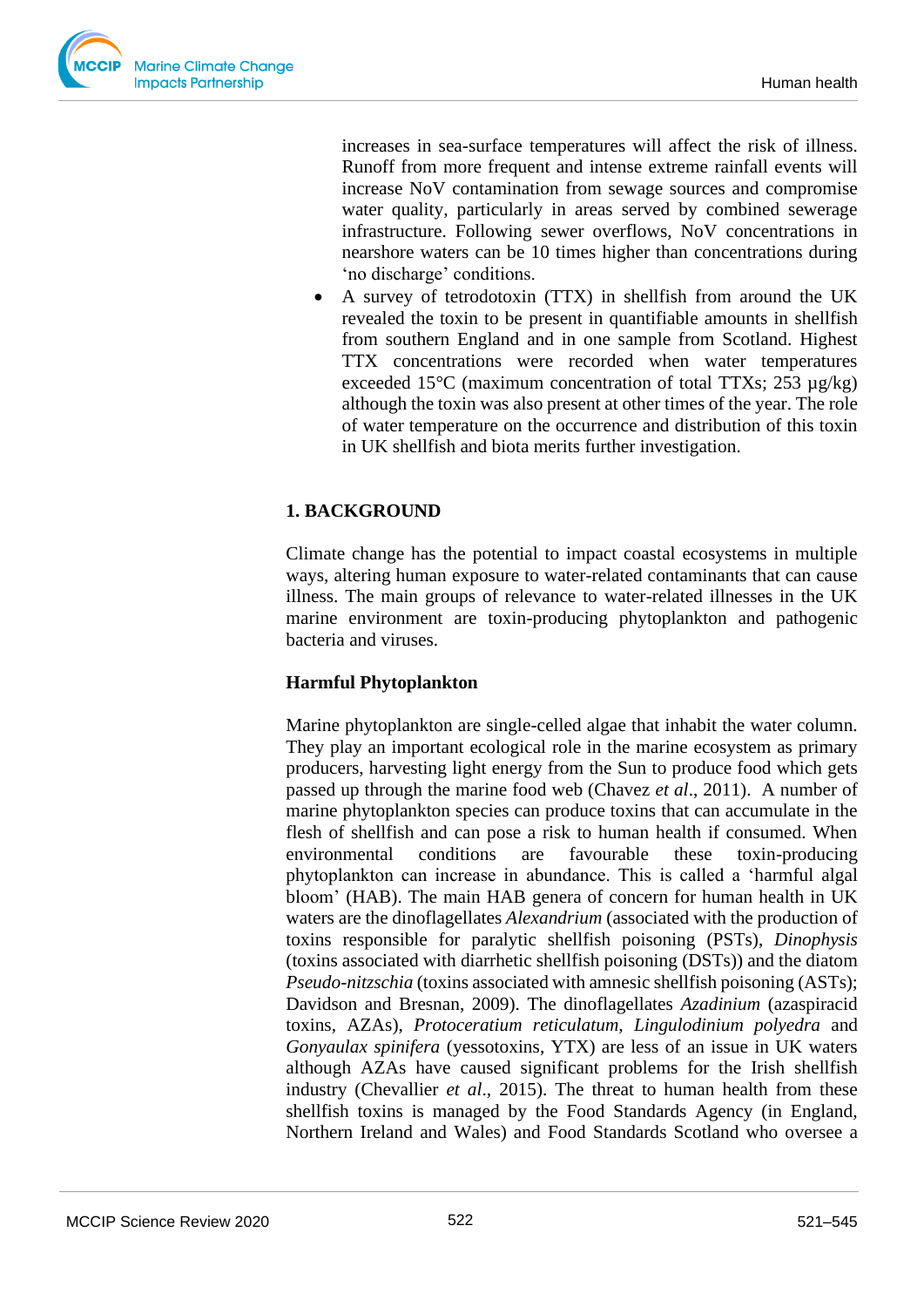

monitoring programme for shellfish and causative phytoplankton in fulfilment of Food Hygiene Regulations (primarily Regulation (EC) No. 854/2004) to prevent the consumption of contaminated product.

#### *Vibrio* **species and Noroviruses**

One group of environmental bacteria (pathogenic *Vibrio*) are an increasingly important cause of disease around the world. These bacteria can cause a range of infections in humans, such as gastroenteritis, wound infections and sepsis (blood poisoning). Transmission is mostly driven by the consumption of contaminated seafood and/or exposure to seawater, often recreationally through swimming. The species *Vibrio vulnificus, V. parahaemolyticus* and *V. cholerae* are commonly implicated in human diseases. These bacteria grow in warm, low-salinity waters and their abundance in the natural environment mirrors ambient environmental temperatures.

Human noroviruses (NoV) are the most common pathogenic virus causing epidemic infectious intestinal disease (IID) and a major cause of waterborne illness worldwide. In the UK, approximately 17 million cases of illness and one million general practice consultations due to IID occur annually (Tam *et al*., 2012). The number of cases of shellfish-borne NoV in the UK has been estimated to be approximately 21,000/year (Hassard *et al*., 2017). Norovirus are highly contagious, rapidly and prolifically shed by symptomatic and asymptomatic individuals, very stable in the environment outside the human host and resistant to many forms of disinfection (Campos and Lees, 2014).

Human exposure to these organisms occurs through ingestion, inhalation or direct contact with contaminated water and shellfish. Worldwide, the most common manifestations of waterborne illness are gastrointestinal (nausea, vomiting, diarrhoea). However, the effects can be more severe in persons who are more vulnerable to illness (the young, the elderly, and the immunocompromised). In the UK, there is no statutory mechanism for reporting water-related disease and the evidence about the burden of disease comes primarily from recording of outbreaks. It is widely accepted that the total incidence of these diseases is largely underestimated. There is no specific legislation to control risks from *Vibrio* and NoVs.

#### **Assessing climate change impacts and human health**

The complexity of how climate change impacts the marine environment is increasingly acknowledged. The waters around the UK are showing a longterm warming trend over the last 30 years. However, there has been some short-term variability recorded with the period from 2008–2013 being cooler than that from 2000–2008 and 2014–2017. Local and regional variations have also been observed and the influence of cold ocean temperature anomalies in the mid-high latitude North Atlantic has weakened the warming along the UK's south-west coast since the last relevant MCCIP Report Card (Tinker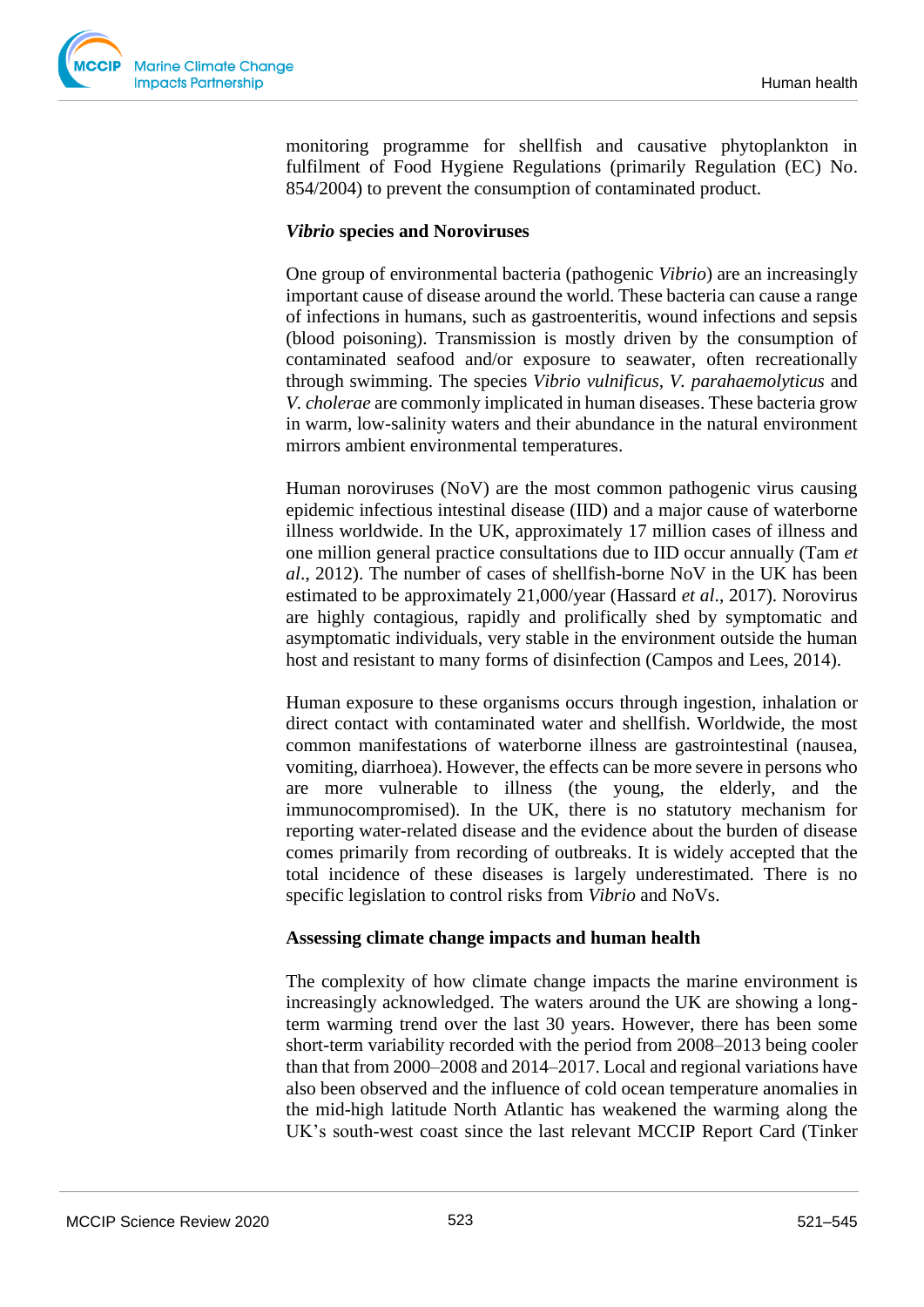

and Howes, 2020). The recent UK Climate Predictions (UKCP18) also present a latitudinal aspect to predicted changes in air temperature and precipitation (Lowe *et al*., 2018). Separation of climate-change impacts from short-term fluctuations, such as weather events and long term multidecadal cycles such as the North Atlantic Oscillation (NAO) and the Atlantic Multidecadal Oscillation (AMO), are difficult and must be considered when examining the impacts of climate change on biota. The impacts from additional anthropogenic pressures on organisms harmful to human health, such as ocean acidification is complex, in many cases potentially acting in synergy with changes in other environmental parameters such as temperature (Raven *et al*., in press).

To date, most research has focused on understanding how climate drivers affect physical and ecological processes that act as key exposure pathways for pathogens and toxins. There is currently much less information and fewer methods with which to measure actual human exposure and incidence of illness based on physical and ecological metrics from harmful events (Berdalet *et al*., 2016). Studies examining societal impact in UK waters are scarce (Willis *et al.*, 2018). Furthermore, much of the related research is either global or highly localised and therefore does not allow quantitative projections of future health outcomes from water-related illnesses at temporal and spatial scales appropriate for decisions to be made (Watts *et al*., 2015).

This review presents the current status of harmful phytoplankton, *Vibrio* species and NoVs in UK waters, as well as providing an update on improved understanding of the dynamics behind some of these issues since the last update (Bresnan *et al*., 2017). Based on the available data and research, many of the examples reported in the literature are site-specific. Environmental, public health and food safety agencies in the UK maintain monitoring programmes to reduce the risk of exposure to these hazards and water companies undertake water quality investigations and implement programmes of sewerage infrastructure upgrading to protect human health. The scientific research community has also completed a number of studies which contribute to improved understanding of the dynamics of the causative organisms, essential to understanding and improving the ability to predict impacts from climate change.

# **2. WHAT IS ALREADY HAPPENING?**

# **Harmful Algae**

Identification of climate change impacts on harmful algae is complex with multiple factors such as temperature, water column stability, turbidity, nutrients, grazing pressure, ocean acidification, wind mediated transport all potentially influencing abundance, distribution and toxicity (Hallegraeff *et al*., 2010, Wells *et al*., 2015, Trainer *et al*., 2019). HAB species in UK waters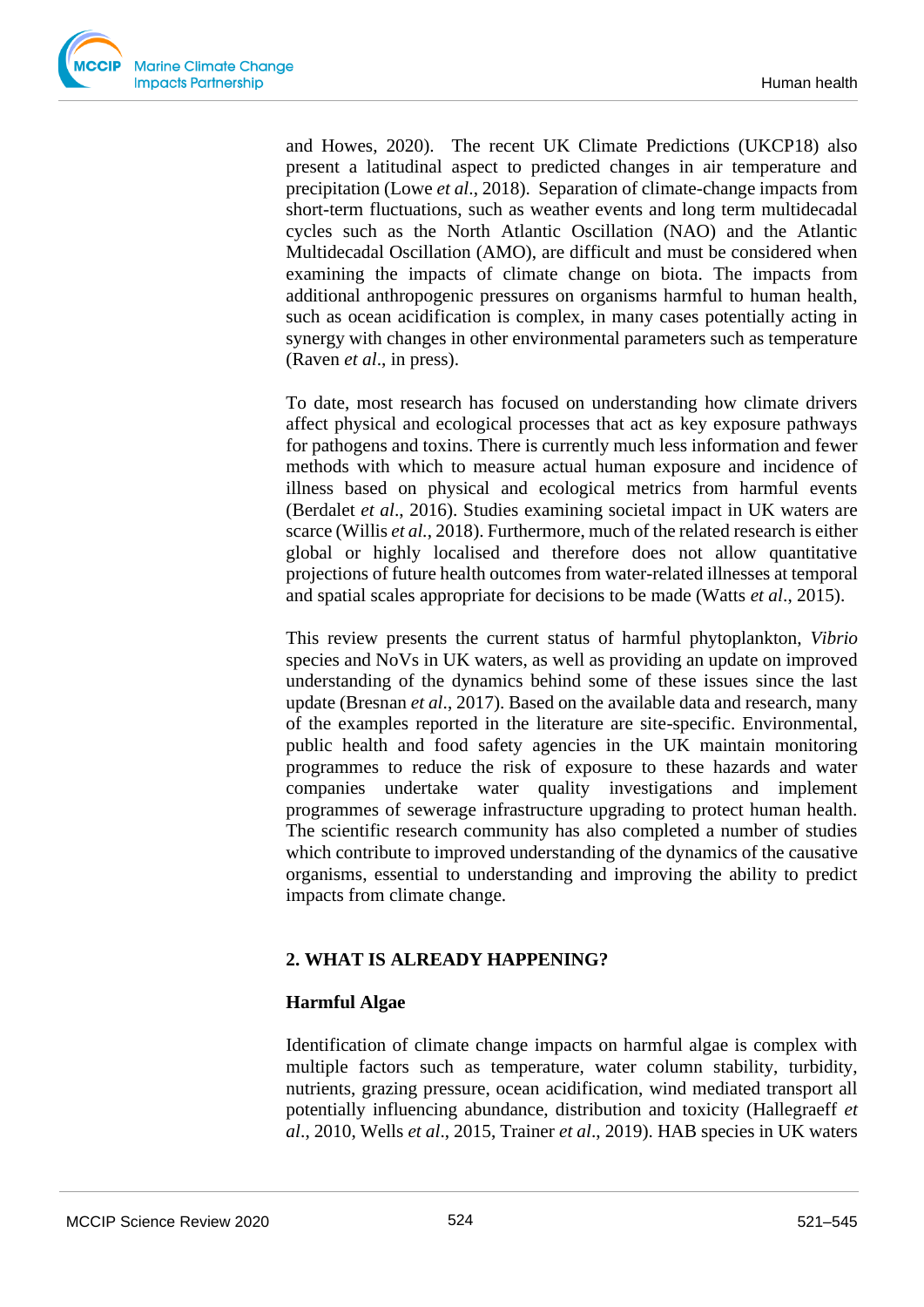are diverse, observe a variety of different lifecycle and feeding strategies (e.g. *Alexandrium,* obligate cyst formation, *Dinophysis*, complex mixotrophy, *Pseudo-nitzschia*, chain forming autotroph) and are regionally distributed around the UK coast (Davidson and Bresnan 2009, Bresnan *et al*., 2013, Lewis *et al.*, 2018). In some instances, information on species level diversity, toxin production, distribution and ecology of these different HAB species is still being collected in the UK. Since the last report card and update (Bresnan *et al.*, 2013; 2017) there has not been a dedicated investigation into the impact of climate change on HABs in UK waters. A number of studies have improved understanding of the diversity and distribution of selected HAB species and how biological and physical drivers influence toxicity and bloom formation in this region. These studies improve baseline understanding of the dynamics of HABs in UK waters which is essential to understand the impacts of environmental change on this group of organisms.

Analysis of historical data from the Continuous Plankton Recorder (CPR) collected over the last 50 years provides evidence of the impact of changing environmental conditions on the phytoplankton community in the seas around the UK. These analyses have identified a 'cold boreal' anomaly in the late 1970s, a 'warm temperate' event resulting in a regime shift at the end of the 1980s, and an additional shift in the phytoplankton community in 2008 (Edwards *et al.,* 2002; Alheit *et al.,*2005; Edwards *et al.,* 2006; Wiltshire *et al.,* 2008; Alvarez-Fernandez *et al.,* 2012). Analysis of this dataset has shown a change in the abundance and distribution of selected HAB genera (*Dinophysis*, *Ceratium* (renamed *Tripos*, Gomez 2013), *Prorocentrum*), within the North Sea since the 1960s (Edwards *et al*., 2006). Sea-surface temperature and changing wind speeds have been shown to influence increases in the diatom *Pseudo-nitzschia* and decreases in the dinoflagellate *Tripos* in the north east Atlantic since the mid-1990s (Hinder *et al*., 2012), although there is some evidence of recovery in the latter over the last five years (Edwards *et al*., 2020).

The influence of weather on HAB events has been confirmed in multiple studies. A DST intoxication event in 2013 where human illness was recorded after consumption of shellfish harvested from Shetland, was revealed to be driven by a sudden change in wind direction, transporting a population of *Dinophysis* onshore, resulting in a rapid increase in DSTs in *Mytilus edulis*  (Whyte *et al*., 2014). Wind direction and intensity has also been seen as a driving factor behind prolonged DST events in Loch Fyne in Scotland (Morris *et al*., 2010) as well as contributing to changes in phytoplankton community composition over multiple decades recorded by the CPR (Hinder *et al*., 2012).

The establishment of HAB species from more southern waters (e.g. *Gymnodinium catenatum* from the Iberian Peninsula) has yet to be recorded in the UK (Bresnan *et al*., 2017). A dedicated study to establish the methodologies for new and emerging HAB toxins (e.g. brevetoxins,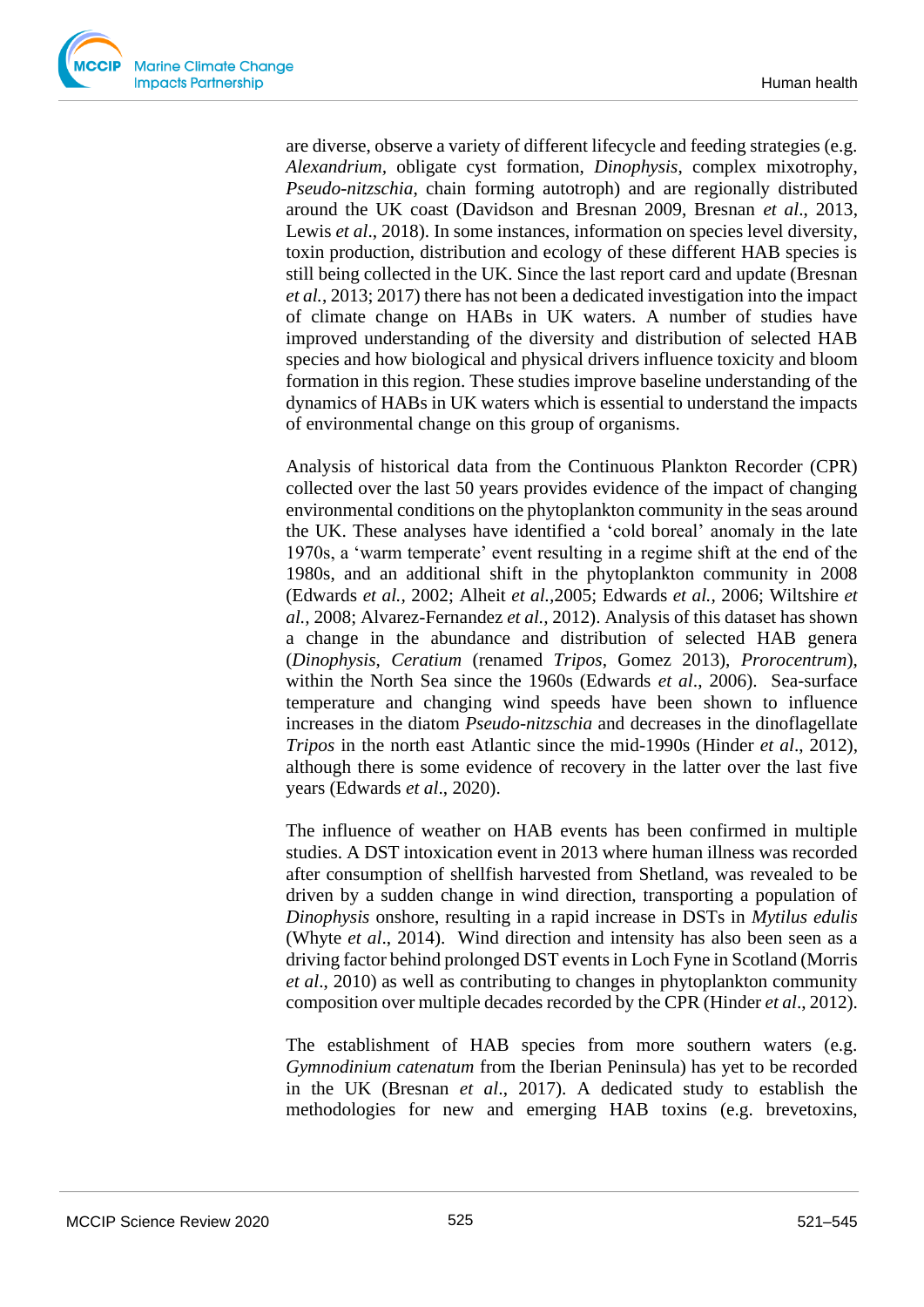pinnatoxins, cyclic amines) did not detect any in UK shellfish (Turner *et al*., 2015a; Davidson *et al*., 2015).

There is a strong regional distribution in management actions (closure of shellfish harvesting areas) and impacts associated with harmful phytoplankton around the UK with the majority of management actions recorded in Scotland (Figure 1). This is governed by the spatial distribution of the causative phytoplankton and the location of shellfish harvesting activities.Algal toxins have also been detected in marine mammals in Scottish waters (Hall and Frame 2010, Jensen *et al*., 2015). Since the last MCCIP Report Card (Bresnan *et al*., 2017) the incidence of closures of shellfish harvesting areas due to the presence of algal toxins above the closure limit has followed the regional pattern, but with an unusual record of PST in shellfish in Swansea. An exceptional event was observed in December 2017– January 2018. A strong storm resulted in mass strandings of Dab (*Limanda limanda*), and multiple species of crabs and starfish on the beaches of East Anglia. A number of dogs who consumed these stranded fish and starfish became ill and two died as a result of intoxication by PSTs (Turner *et al*., 2018a). This is the first report of canine fatalities in the UK as a result of PSTs. This result is surprising in this area due to the time of year this event was recorded. *Alexandrium* has only been recorded occasionally and in low abundance and PSTs have not been recorded in this region since chemical testing began in 2008.

Since the last MCCIP Report Card, a review of the potentially PST producing *Alexandrium minutum* suggest two different strains to be present in UK waters, a non-toxic strain in Scotland and a toxic strain in the south coast of England (Lewis *et al*., 2018). This review provides further support to the regional distribution of PSTs detected in shellfish flagged in previous report cards with *A. catenella* responsible for PSTs in shellfish in Scotland and *A. minutum* in England (Collins *et al*., 2009; Turner *et al*., 2014). This also highlights the complexity in examining the impacts climate change on industries impacted by HABs given the regional diversity within the causative genera.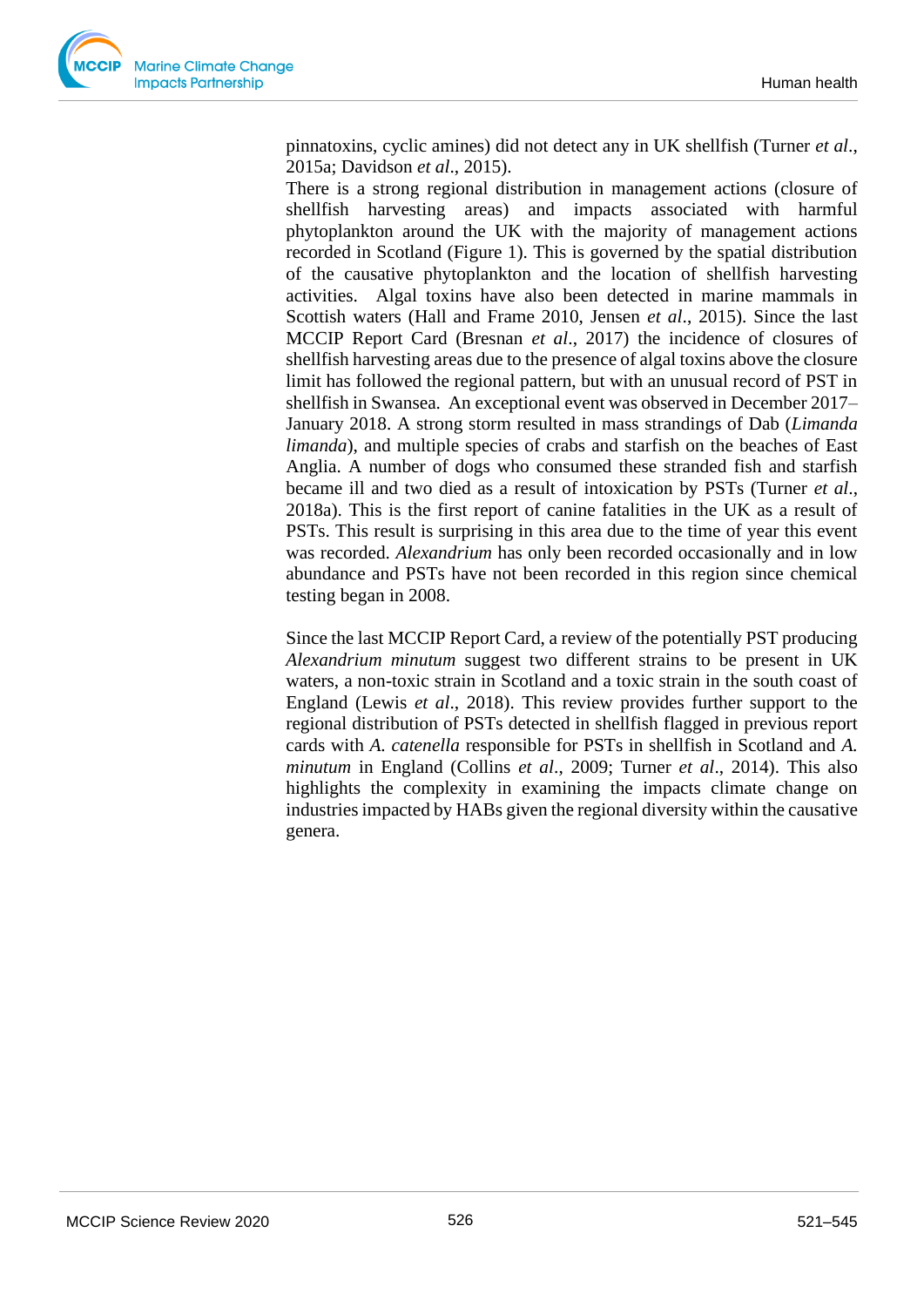



*Figure 1: Number of years with management actions/negative impacts recorded at sites on the UK coast as a result of algal toxins harmful to health during the period 2000–2017. Data from the IOC-ICES-PICES Harmful Algal Event database (HAEDAT): (A) ASTs, (B) AZAs, (C) DSTs and (D) PSTs. HAEDAT divides the UK coastline into 200 km strips and summarises duration of shellfish closures and other impacts into 'events'. See ICES-IOC WGHABD (2017) for more information. Note: routine monitoring for AZAs began in the UK in 2011.*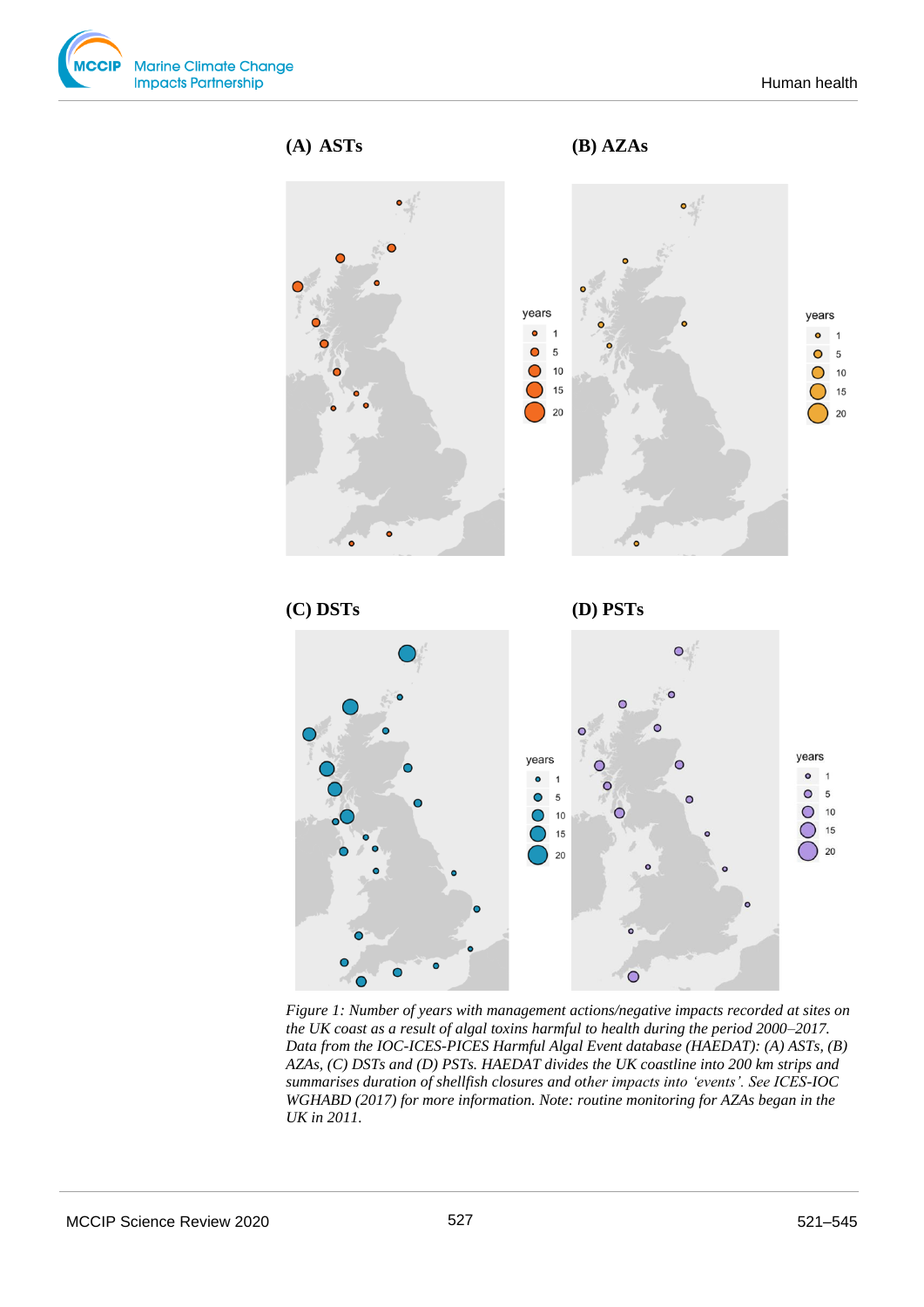A review of the regional distribution of DST profiles associated with the genus *Dinophysis* (Okadaic Acid (OA), Dinophysistoxins 1 (DTX1) and 2 (DTX2) between 2011 and 2016 was performed. This revealed the majority of incidences to have been recorded in Scotland and laterally in the southwest of England (Dhanji-Rapkova *et al*., 2018). A study of *Dinophysis* species recorded in Scotland since 2001 showed *D. acuminata* to be present during the summer months while *D. acuta* occurred more sporadically. The presence of *D. acuta* was associated with a decrease of OA and DTX1 relative concentrations and an increase of DTX2 in the toxin profiles within the shellfish flesh (Swan *et al*., 2018). Investigation into the environmental control of *Dinophysis* blooms in the Clyde Sea in Scotland highlighted the role that temperature driven frontal systems can play in preventing *Dinophysis* blooms being transported into sea lochs within the Clyde, thus protecting aquaculture sites from the impacts associated with *Dinophysis*  toxins (Paterson *et al*., 2017). The concentration of AZAs in shellfish in the UK have shown a high degree of interannual variability since monitoring began in 2011. Since 2013 there have been no records of AZAs in shellfish over the maximum permissible limit recorded in Scotland and only one record in the south-west in 2015. Yessotoxins are rarely detected in UK shellfish and records to date mainly come from the south-west of Scotland and Shetland. Phytoplankton monitoring data associates *Protoceratium reticulatum* with YTX in these areas (Dhanji-Rapkova *et al.*, 2019).

A review of ASTs in UK shellfish from the last 10 years has showed that while the concentration of Domoic Acid (DA) was below the maximum permitted limit of 20 mg/kg in the majority of cases, an increase in the frequency of occurrence of DA was observed, particularly in England during 2014 (Rowland-Pilgrim *et al.,* 2019). A new study of the diversity of *Pseudonitzschia* in the southern North Sea showed the presence of DA (the main AST) in the water column to be associated with presence of *P. delicatissima*, *P. pungens* and *P. fraudulenta* (Delegrange *et al*., 2018). This is in contrast to recorded toxicity within this genus in Scotland, where these species were found not to produce detectable concentrations of DA while DA production was confirmed in *P. australis* and *P. seriata* (Fehling *et al*., 2006). Oomycete parasites which have the potential to infect *Pseudo-nitzschia* cells have been described from Scotland for the first time (Garvetto *et al*., 2018). This is the first study of HAB parasites in UK waters, an additional biological factor which may impact HABs by influencing bloom termination.

There is a global effort underway to investigate the global status of HABs (Hallegraeff *et al*., 2017). In other parts of the world, extreme HAB events have been recorded over the last number of years which have had devastating impacts on local ecology and aquaculture industries (Trainer *et al*., in press); a warm water anomaly in the eastern Pacific, which has persisted since 2014, resulted in a significant *Pseudo-nitzschia* bloom, extended shellfish closures as well as other multiple ecosystem impacts (Du *et al*., 2016; Trainer *et al*., in press) and a strong El Niño year resulting in catastrophic fish kills in Chile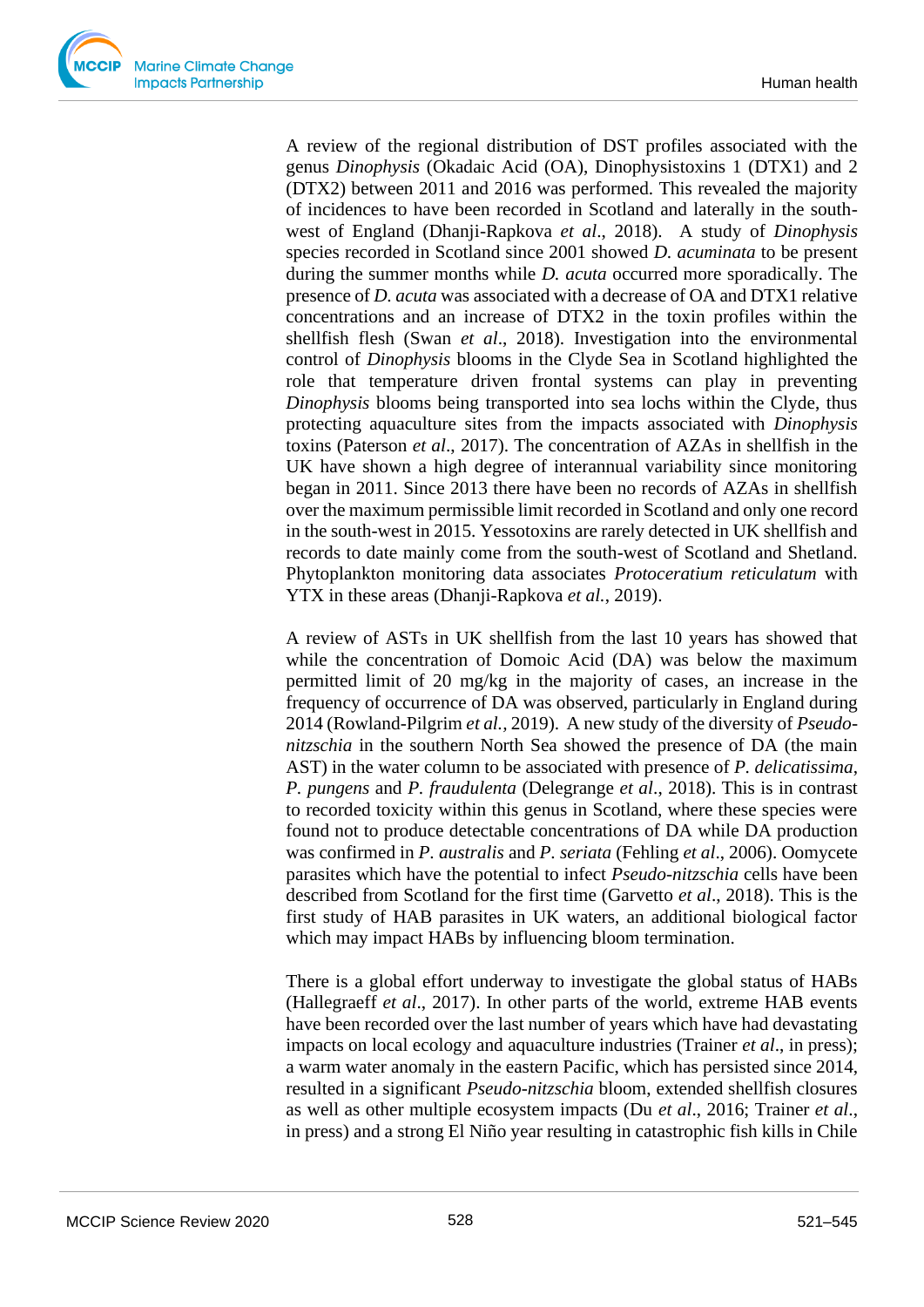from blooms of *Pseudochattonella* and *A. catenella* (Clement *et al*., 2016). Extreme events on such a scale have not been recorded in the UK.

#### **Norovirus**

Environmental factors such as temperature, rainfall and rising sea levels can affect the abundance, distribution, growth and toxicity of the organisms which can cause water-related illness. Heavy rainfall events are increasing in frequency and intensity in parts of the UK (Jones *et al*., 2013; Otto *et al*., 2018), however, the frequency and intensity of extreme events vary by region and thus human health impacts will also vary accordingly. Air temperature in the UK is generally increasing with greater increases in summer than winter, and greater increases in the south than in the north (Watts *et al*., 2015; Lowe *et al*., 2018) but there has been little research to examine the influence of air temperature increases on coastal water quality.

Since the last MCCIP Report Card, a detailed analysis of environmental risk factors for NoV in UK coastal areas has been carried out. These are water temperature, number and volume of sewage discharges and river flows (Campos *et al.*, 2017). Further quantification of NoV concentrations in sewage effluents subject to different treatment processes has been carried out since the last report card. The results indicate no appreciable differences in concentrations between untreated sewage and storm tank discharges (Campos *et al.*, 2016). Previous work had shown that following storm tank discharges, mean NoV concentrations in oysters sampled in downstream waters can increase 10 times relative to mean concentrations typically found during nodischarge conditions (Campos *et al.*, 2015). This indicates that, during rainfall events, stormwater discharges can mobilise high concentrations of NoV to rivers and coastal waters popular with bathing and other water-based activities. There is very little information in the peer reviewed literature about the frequency and duration of sewer overflows. However, reports based on data for two UK water companies provided by the Environment Agency indicate that 50% of overflows to rivers and 33% of overflows to coastal areas are discharging more than once a month (WWF, 2017). This suggests that despite the significant investment made by water companies in improving the sewerage infrastructure, in parts of the UK a large number of overflows are still spilling frequently.

The associations between weather and bathing water quality on infectious intestinal disease were investigated using data from two Scottish National Health Service Board areas (Eze *et al.*, 2014). Monthly counts of viral and non-viral gastrointestinal infections have been modelled as a smooth function of temperature, relative humidity and average monthly counts of faecal indicator organisms (adjusted for season and long-term trend effects) in bathing waters in Scotland. In this study, humidity was used as a surrogate for rainfall which was not available for the Board areas studied. In the context of climate change modelling, changes in atmospheric humidity transport can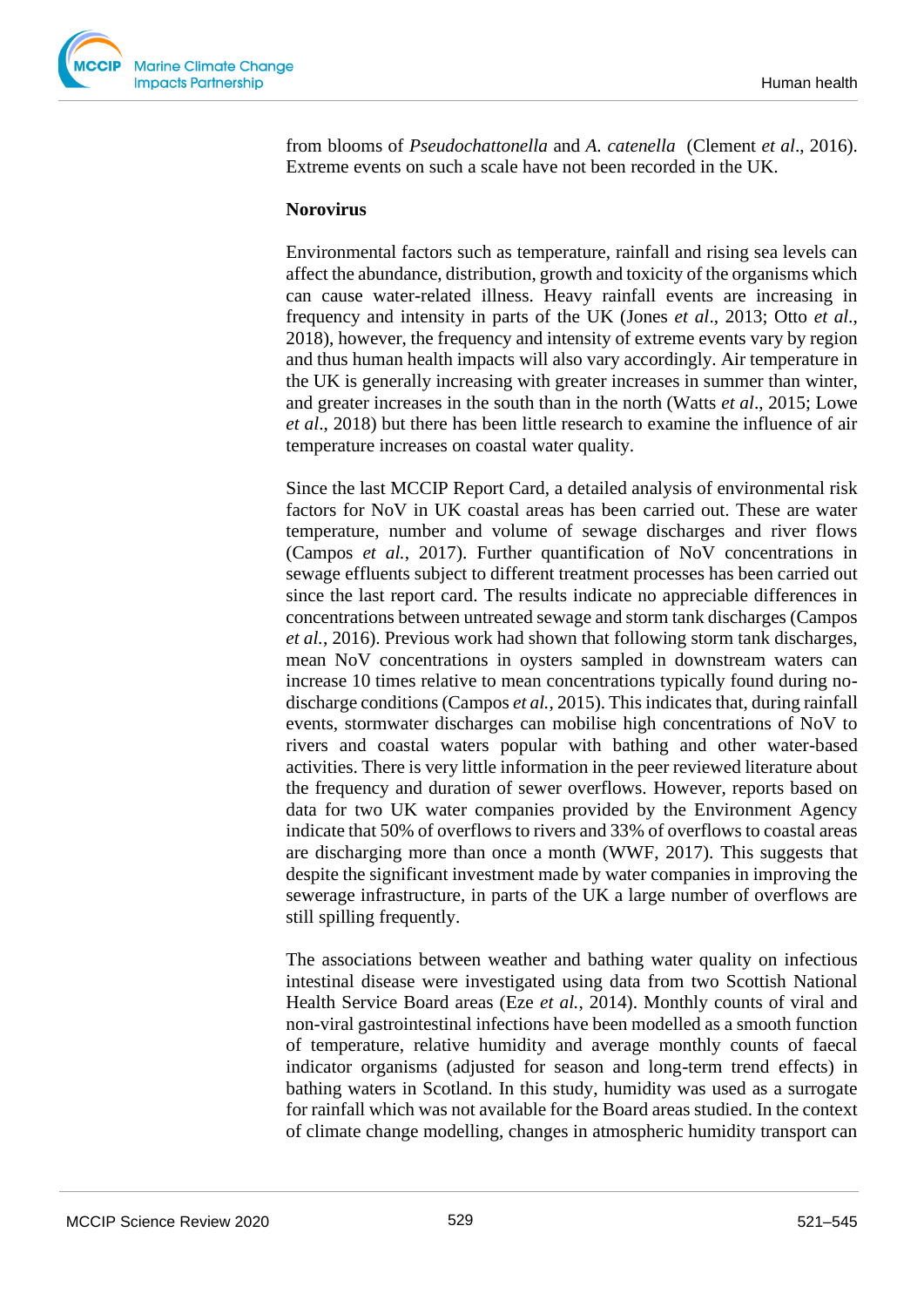be assumed to correlate well with daily rainfall totals (Lavers and Villarini, 2015). A significant negative association existed between weather (temperature and humidity) and viral infection (Eze *et al.*, 2014). Average levels of non-viral gastrointestinal infections (e.g. salmonellosis, campylobacteriosis) increased as temperature and relative humidity increased. Peak viral gastrointestinal infection was in May while that of nonviral gastrointestinal infections was in July. Increasing levels of faecal indicator organisms in bathing waters were also associated with an increase in the average number of viral and non-viral gastrointestinal infections at the ecological level. UKCP09 projections for 2080–90 for a 'medium emission scenario' indicate that sea-surface temperatures in the summer bathing season will be 2–2.5 °C warmer although in north and west of Scotland may be only 1ºC warmer (UKCP09, 2017). In theory, warmer waters and drier weather create less favourable conditions for NoV to persist in the environment outside human hosts. However, it has not been possible to quantify the effects of these changes on disease prevalence because many water-related illnesses are either undiagnosed or unreported. This is discussed further in Section 3 below.

## *Vibrio* **species**

Pathogenic *Vibrio* species are a globally important cause of diseases in humans and aquatic animals. There is growing evidence, based on laboratory, environmental and clinical studies that demonstrate the clear association between climate change and the incidence and disease impacts caused by these bacteria. Because these Gram-negative bacterial pathogens, including the species *Vibrio vulnificus*, *Vibrio parahaemolyticus* and *Vibrio cholerae*, grow in warm, low-salinity waters, and their abundance in the natural environment mirrors ambient environmental temperatures, they represent an important marine sentinel species to study climate change impacts (Baker-Austin *et al.*, 2016a, b).

The lack of long-term datasets on *Vibrio* species precludes comparative analyses (e.g. in both time and space) of the relationship between the role of temperature and microbial diversity. However, studies carried out by Cefas in 2018, including a recent analysis of low salinity  $(\leq 30)$  estuarine systems in southern England, demonstrate that pathogenic *Vibrio* spp. are present in water and shellfish during summer months, often in very high concentrations. These data augments previous studies carried out during 2012–2013 which identified potentially pathogenic strains in two sites along the southern coast of the UK. In particular, data from the survey carried out during June– September 2018 identified a mixture of human pathogenic strains including *Vibrio vulnificus*, *Vibrio alginolyticus, Vibrio parahaemolyticus* and *Vibrio cholerae* – all four of which are considered important human pathogens (Baker-Austin *et al.,* 2018). As with previous work in 2012–2013, strains carrying pathogenicity genes were regularly identified during this survey. Record high water temperatures, exceeded  $30^{\circ}$ C in one site in July 2018 (and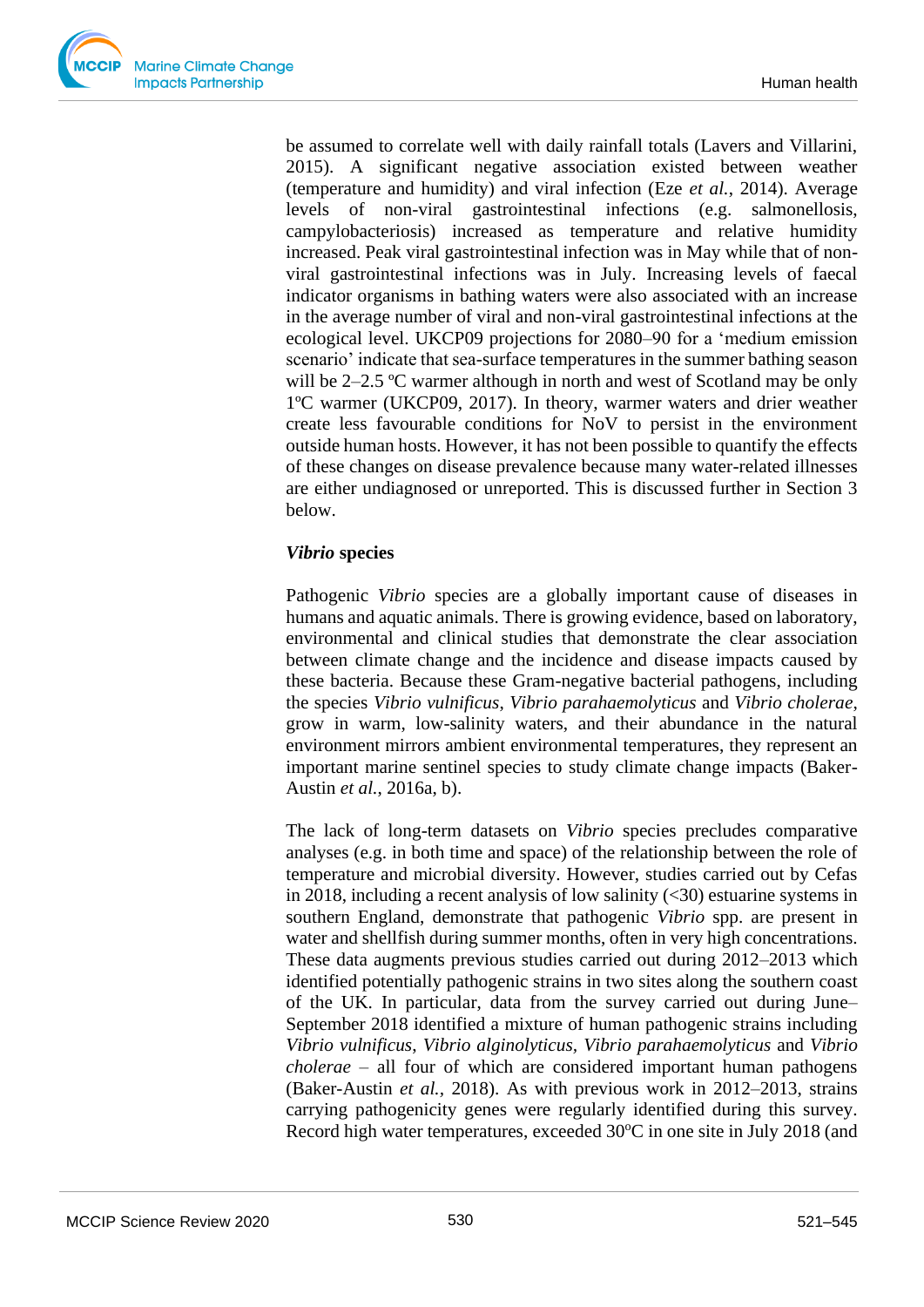

which were above  $20^{\circ}$ C from late June until the middle of August across all sites), were observed through the summer of 2018. These unusual conditions corresponded with a significant heatwave event in the UK from June to early August, and may have played a role in driving the abundance of these bacteria.

Analysis of archived Continuous Plankton Survey (CPR) samples has investigated bacterial DNA in formalin-preserved plankton samples collected over the past half-century (1958–2011) from the North Atlantic region. In areas of warming, data from historic plankton sampling sites showed increases in *Vibrio* bacteria abundance including the North Sea. The increases in *Vibrio* abundance were related to changes to climate warming and the Atlantic Multidecadal Oscillation (AMO). These changes parallel the rise in *Vibrio*-related illnesses documented along the US Atlantic Coast and in Northern Europe (Vezzulli *et al*., 2016).

Heatwave events appear to play a significant role in driving human health risk. During the summer of 2018, a significant and sustained heatwave event was observed across much of Northern Europe. As with previous heatwave years in the region (e.g. 1994, 2006, 2010 and 2014) a large number of *Vibrio* infections were subsequently reported associated with recreational water exposures, and these infections have been reported in a number of countries, including cases observed in Finland, Sweden, Norway and Germany. These findings are of relevance because we have noticed an increase in heatwave events in Northern Europe over the last two decades (Barriopedro *et al.*, 2011), with potential heatwave events likely to impact the UK similarly under a warming climate system. A preliminary assessment of reported cases as well as the environmental conditions driving these infections is currently ongoing, however an analysis of the event of 2018 compared to the most significant and recent heatwave observed in Northern Europe in 2014 (Baker-Austin *et al.*, 2016a, b) suggests a larger, more pronounced and longer-sustained warming event. It is likely that this has corresponded with a noticeable increase in the geographical spread over which *Vibrio* bacteria may flourish (Semenza *et al.*, 2017). In particular, infections have been reported extensively this year in Norway, with several severe blood (sepsis) cases and more than one fatality has also been reported by the media during the summer of 2018 in this region.

It should also be noted that there are few domestically acquired *Vibrio* infections reported each year, with the current risk deemed low. However, a recent genomic study of pathogenic strains of *Vibrio parahaemolyticus* reported in the UK, using isolates supplied from Public Health England's gastrointestinal unit has also shed some light onto potential *Vibrio* risk in the UK. A small number of potentially domestically acquired infections were identified from this work, including strains where no recent travel was suspected. With the observation that previous *V. parahaemolyticus* infections have been reported in the UK (Hooper *et al*., 1974), there remains the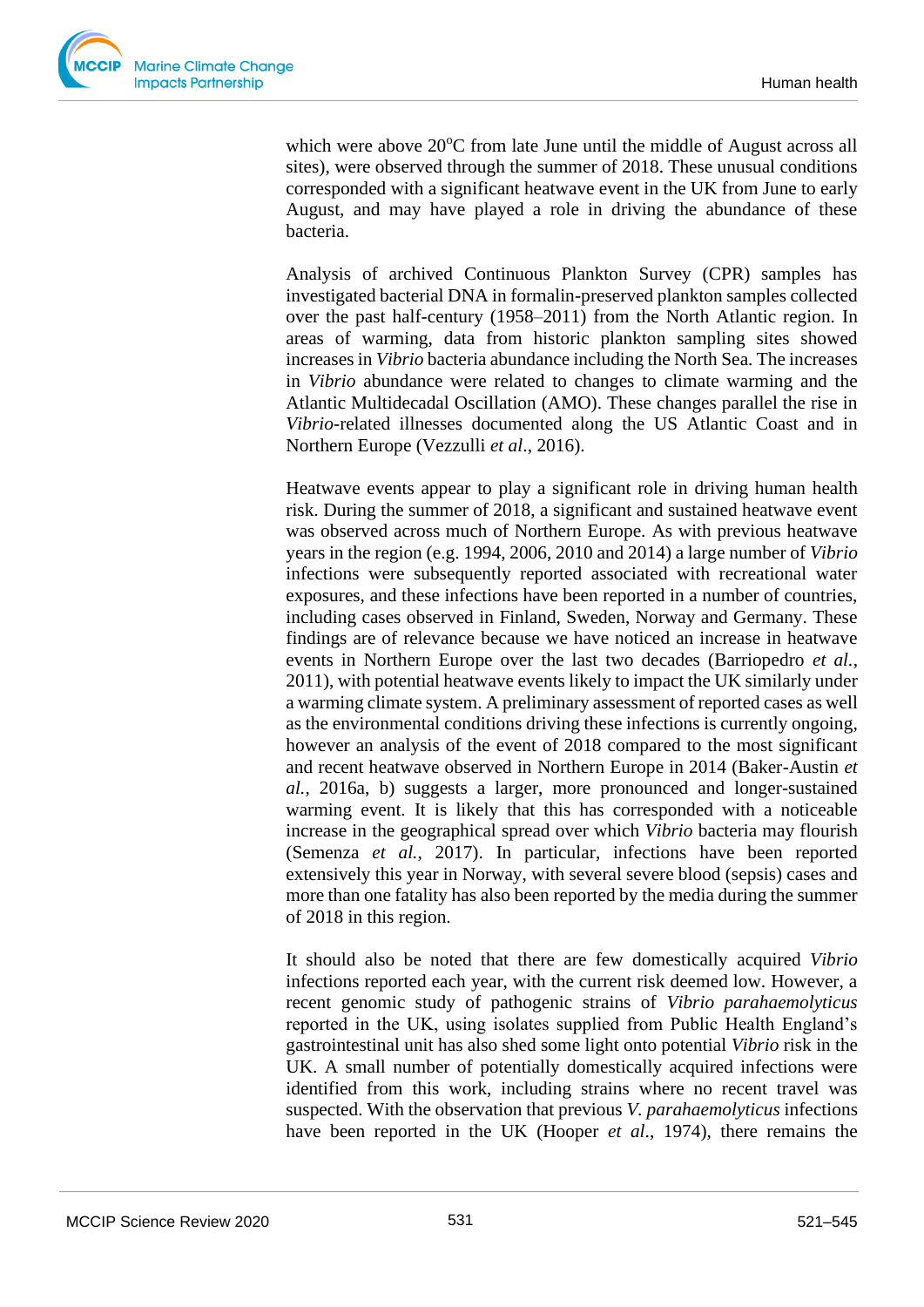possibility that these unattributed infections, as well as many more based on foodborne attribution studies (Scallen *et al*., 2011) are circulating in the UK.

## **Tetrodotoxin**

Tetrodotoxin (TTX) is a highly potent neurotoxin known to accumulate in a wide range of marine species (Turner *et al.*, 2017). TTX is responsible for the highest fatality rate of all marine intoxications, being associated most commonly with accumulation in species of fish from the Tetraodontidae family, such as puffer fish (Isbister *et al.*, 2005). Unlike other marine biotoxins, TTX is thought to be associated with production from a range of marine bacteria, including most notably *Vibrio* species, although others have postulated an association with certain specific phytoplankton species such as *P. cordatum* (Turner *et al*., 2017). TTX is commonly encountered in tropical and subtropical environments, and following the previous identification of TTXs in shellfish from southern England in 2014 (Turner *et al.*, 2015), a recent survey of TTX in UK shellfish produce has been undertaken. Samples were collected between 2014 and 2016 from around the UK, and results showed the presence of TTX and associated analogues (TTXs) in a range of shellfish species, including Pacific oysters (*Crassostrea gigas*), native oysters (*Ostrea edulis*), common mussels (*Mytilus edulis*) and hard clams (*Mercenaria mercenaria*), but not found to date in cockles (*Cerastoderma edule),* razors (*Ensis* species) or king scallops (*Pecten maximus*). TTXpositive bivalves have been almost exclusively detected from shellfisheries along the south coast of England with one sample containing quantifiable amounts of TTX from Scotland. The highest concentrations were quantified in samples harvested during the warmer summer months, although TTXs were still evident from some areas occasionally during the winter. A greater level of risk was observed in areas of shallow, estuarine waters with temperatures above 15°C (Turner *et al.*, 2017), although more work is required to elucidate the specific impacts of environmental parameters on TTX presence in shellfish. Confirmation of the causative organism is critical to begin to assess any impacts from climate change on this toxin. TTX has also been identified recently in a non-native ribbon worm *Cephalothrix simula* collected from west Cornwall. This presents another potential risk to human health from exposure to TTX and more investigation is needed to assess transfer of this toxin through different trophic levels (Turner *et al.*, 2018b).

## **3. WHAT COULD HAPPEN IN THE FUTURE?**

Climate change can impact the physical environment in UK waters in multiple ways. UKCP18 predict a move to warmer wetter winters and hotter drier summers over the next century (although some variability will be expected), increased coastal flood risk and sea level change, varying with change scenario and geographic region (Lowe *et al*., 2018). Recent MCCIP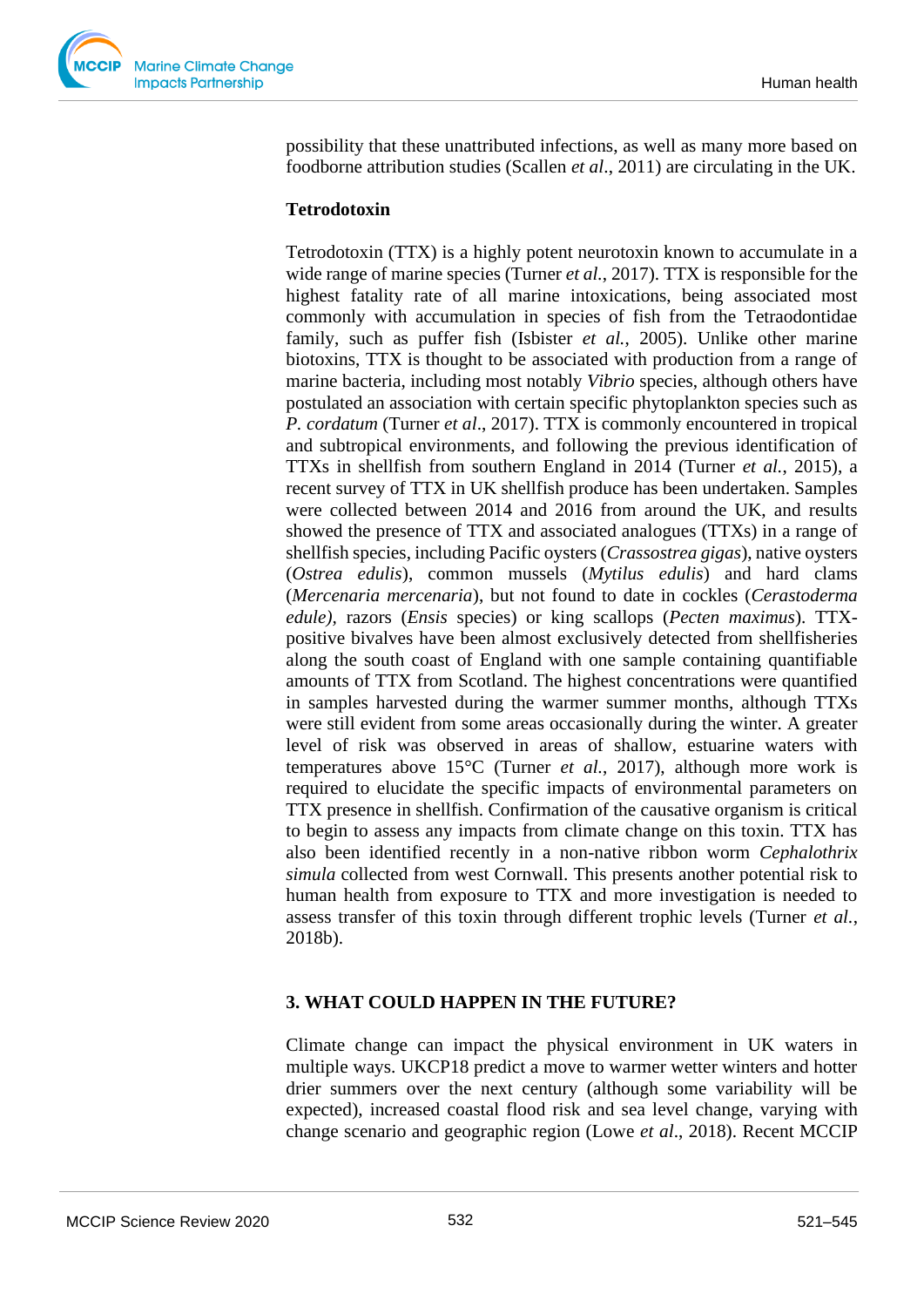updates show warming sea temperatures (Tinker and Howes, 2020), declining oxygen concentrations in the North Sea (Mahaffey *et al*., 2020), with some uncertainty around predictions for sea-level rise and storms and waves (Horsburgh *et al*., 2019; Wolff *et al.,* 2019) . The complexities in predicting how climate change will impact harmful phytoplankton species have been detailed in two key papers (Hallegraeff, 2010; Wells *et al*., 2015) with many unknowns remaining and warranting further investigation.

Ocean acidification is also likely to affect marine biota, in synergy with climate change impacts such as warming sea temperatures, thus making identification of individual drivers of change difficult (Sommer *et al*., 2015; Raven *et al.*, in press) and a number of unknowns remain (Hallegraeff, 2010; Wells *et al*., 2015). Ocean acidification impacts on the plankton community was demonstrated in a recent mesocosm study where variable responses to CO<sup>2</sup> concentrations observed between different phytoplankton groups. The nuisance phytoplankton *Vicicitus globosus* (class Dictyochophyceae, which produces haemolytic cytotoxins that can cause fish mortalities) increased in abundance and formed blooms as  $CO<sub>2</sub>$  concentrations increased over 600– 800 µatm. This subsequently disrupted the development of the micro- and meso-zooplankton communities and impacted trophic transfer through the food web (Riesbesell *et al*., 2018).

Modelling approaches have been used to examine the relationship of selected HAB species with temperature. Gobler *et al*. (2017a, b) modelled an increase in *Dinophysis* species growing period in the North Sea associated with increases in sea surface temperature. However, the lack of inclusion of additional drivers and phytoplankton loss terms into the model may result in an over-estimation of the HAB populations (Dees *et al*., 2017). Townhill *et al*. (2018) used species distribution models (SPDs) to reveal large shifts in the distribution of selected harmful species from the Iberian Peninsula, along the shelf edge and into the northern North Sea. While SPDs can show the potential for range expansion, their application to plankton has been questioned, with their accuracy reducing the further they project into the future (Brun *et al*., 2016).

Changes in offshore circulation over multiple decades have great potential to impact the dynamics of the North Sea. Large-scale modelling (Holt *et al*., 2018) has shown the potential for climate change to reduce Atlantic inflow into the North Sea. This will lead to a reduction in salinity and increased influence from riverine input altering the nutrient regime and turbidity particularly in the southern North Sea. This has the potential to impact the distribution of HABs which already observes a regional distribution in this region (ICES-IOC WGHABD, 2017).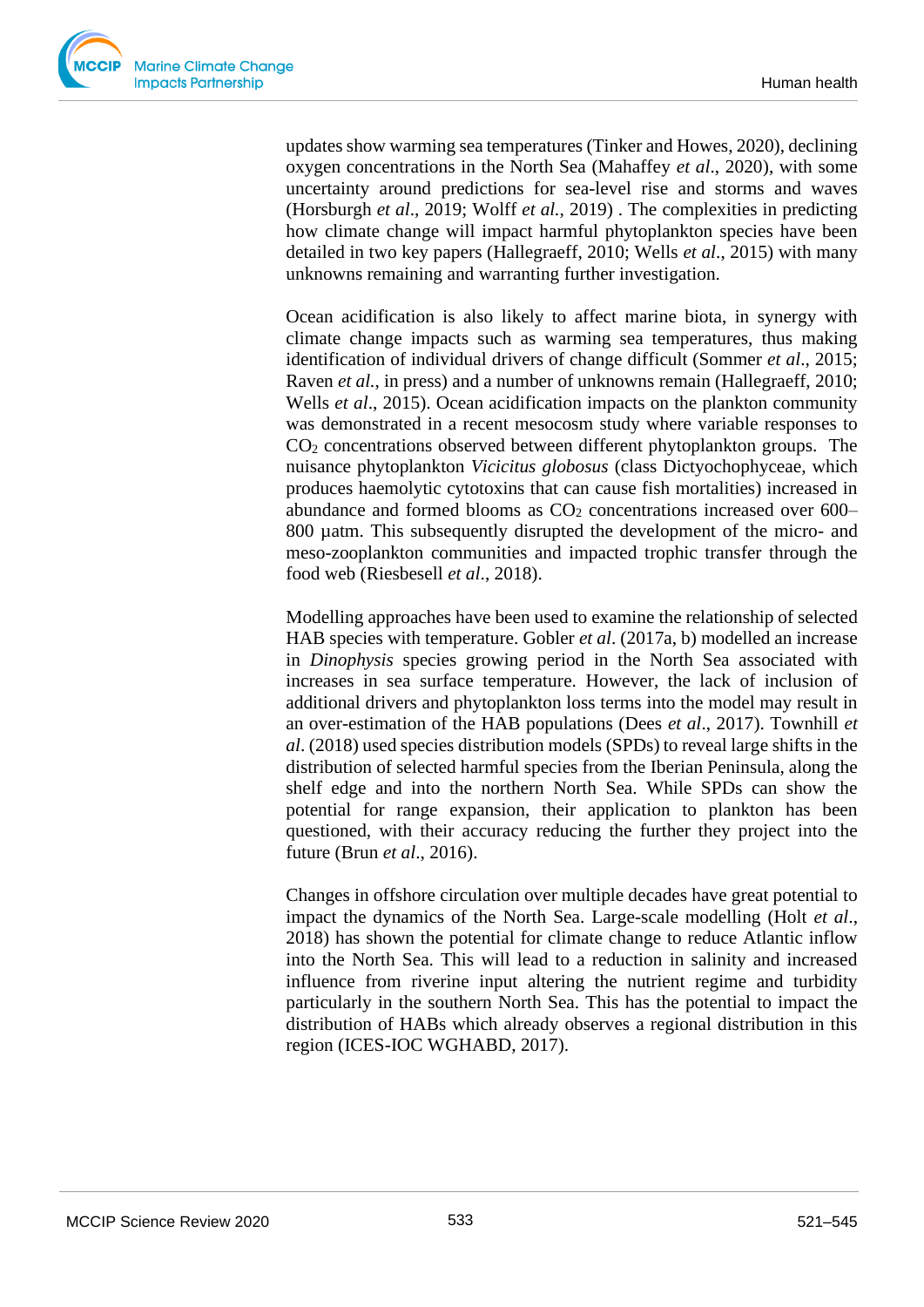#### **Norovirus**

More frequent extreme rainfall events and associated runoff and storm surges will exert greater pressure on the sewerage infrastructure and increase virus loading, thus compromising the quality of the waters used for recreational activities and shellfish harvesting (Hassard *et al.*, 2017). Sewerage systems in medium to highly urbanised catchments will be at greater risk of exceedance of system capacity or failure due to damage. The risk of extreme winter rainstorms in southern England, such as those that caused widespread flooding in January 2014, has increased because of climate warming (Schaller *et al.,* 2016). In a large ensemble of climate model simulations, Schaller *et al*. (2016) found that, as well as increasing the amount of moisture the atmosphere can hold, anthropogenic warming caused a small but significant increase in the number of January days with westerly flow, both of which increased extreme precipitation. A significant risk of gastrointestinal illness associated with contact with urban floodwater, particularly during clean-up periods, has been demonstrated in two flood-related scenarios examined in the UK (Fewtrell *et al.*, 2011).

Some changing river flow regimes agree with future change projections, while others are in apparent contradiction. Observed changes generally have not been attributed to climate change, largely because of large direct human disturbances on river flows and because river flow records are limited in length and the identification of short-term trends is confounded by natural variability (Hannaford, 2015).

Quantification of spill volume, duration and frequency for 19 combined sewer overflows to coastal waters in the north-west of England under two climate change scenarios (high and low emission scenarios) simulated by three global climate models predicted an annual increase of 37% in total spill volume, 32% in total spill duration and 12% in spill frequency for the shellfish water by 2080. The study further showed that CSO spill metrics are likely to reduce substantially during the bathing season under both emission scenarios (Abdellatif *et al.*, 2015). A further study that used a high-resolution dynamic climate model to estimate changes in UK rainfall intensities at short durations (1, 3 and 6 hours) as a result of climate change found greater numbers of spills on an annual basis and greater spill volumes during the bathing season than previous projections based on UK climate change allowances for rainfall intensity (Dale *et al.*, 2015).

Changes in water temperatures will also alter the seasonality, abundance and distribution of NoV in coastal waters. In UK coastal areas where increasing temperatures lengthen the periods for bathing and other water-based activities, exposure risks are expected to change. Current 'regulatory' microbial monitoring practices are time consuming, expensive and may not reveal the actual health risk. Catchment-based modelling combining targeted *in situ* monitoring and rainfall and temperature projections offer the potential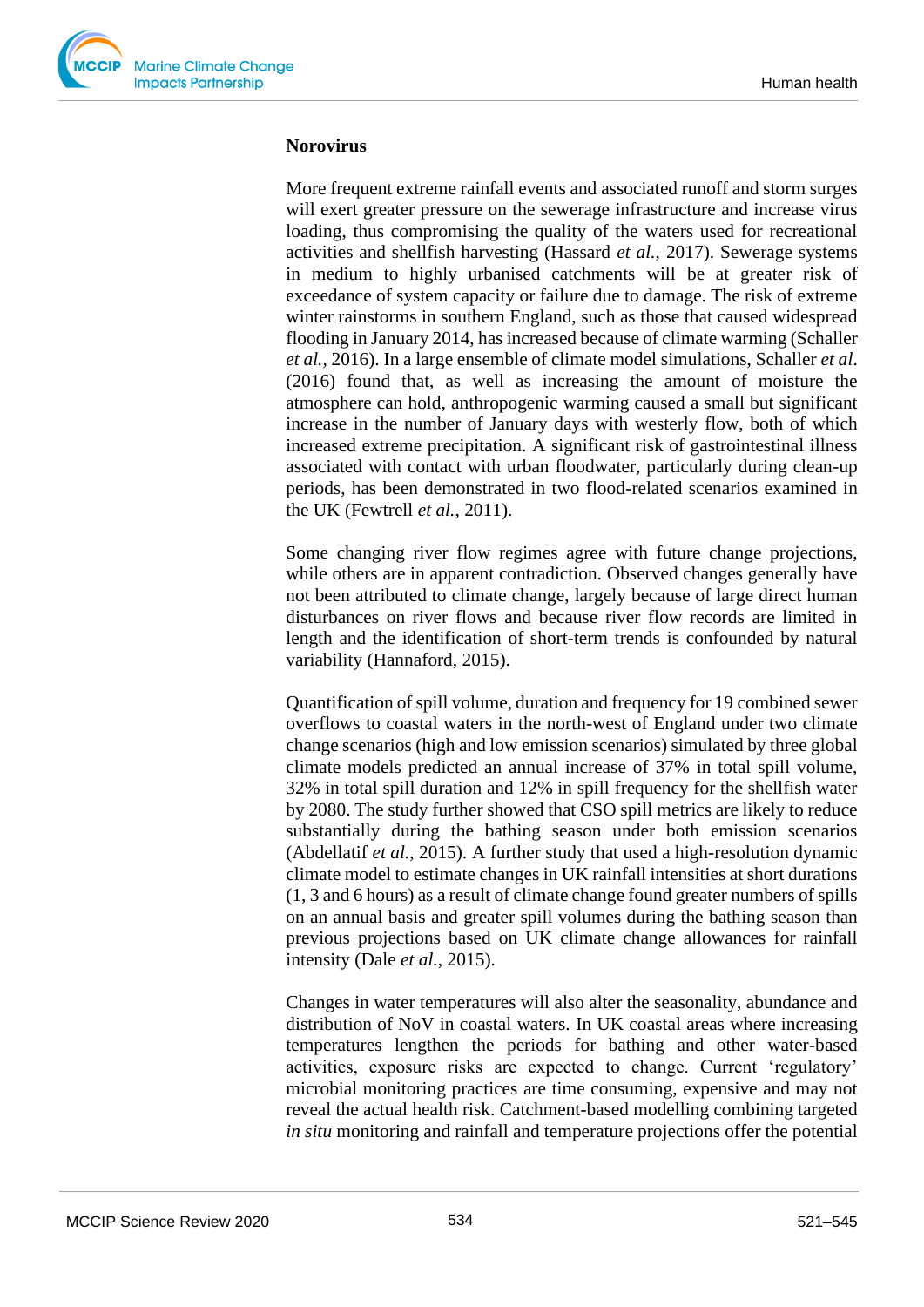

for more accurate estimates of health risk (Coffey *et al.*, 2014). Source attribution, through quantified microbial source apportionment, linked with appropriate use of microbial source tracking methods should, therefore, be employed as an integral part of future epidemiological surveys (Fewtrell et al 2011).

Improvements in the predictive capability of global and regional climate models (GCMs/RCMs) provide better insights into areas currently undergoing change and areas where potential risks may greatly increase or emerge in the future. While considerable work is underway to better understand the capacity and resilience of sewerage networks and in planning the investment in infrastructure required to take account of increasing populations and climate change, information on the consequential reductions of overflow events and associated microbial water quality improvements is lacking in the peer-reviewed literature. This type of information is extremely important for risk managers, clinicians and public health bodies as a proactive means of ameliorating and managing changing risk, particularly in regions where these types of pathogens may emerge in the short to medium term. These future projections are allowing regions to be identified where it is possible to provide detailed advice for risk assessment purposes.

## *Vibrio* **species**

The environmental parameters that drive pathogenic *Vibrio* species in the environment are well established. Pathogenic *Vibrio* grow well in warm  $(>15^{\circ}C)$  low salinity waters (<30), with their abundance in the environment effectively tracking ambient sea surface temperatures. Validation of tools such as those that use temperature and salinity datasets (Semenza *et al*., 2017; Baker-Austin *et al.,* 2013) have allowed us to predict when and where human infections are likely to occur (Figure 2). In particular, sea surface temperatures (SST) that exceed 18°C for sustained periods of time have previously been implicated in disease emergence in Europe, in particular in the Baltic Sea (Baker-Austin *et al.,* 2013) (Figures 2 and 4).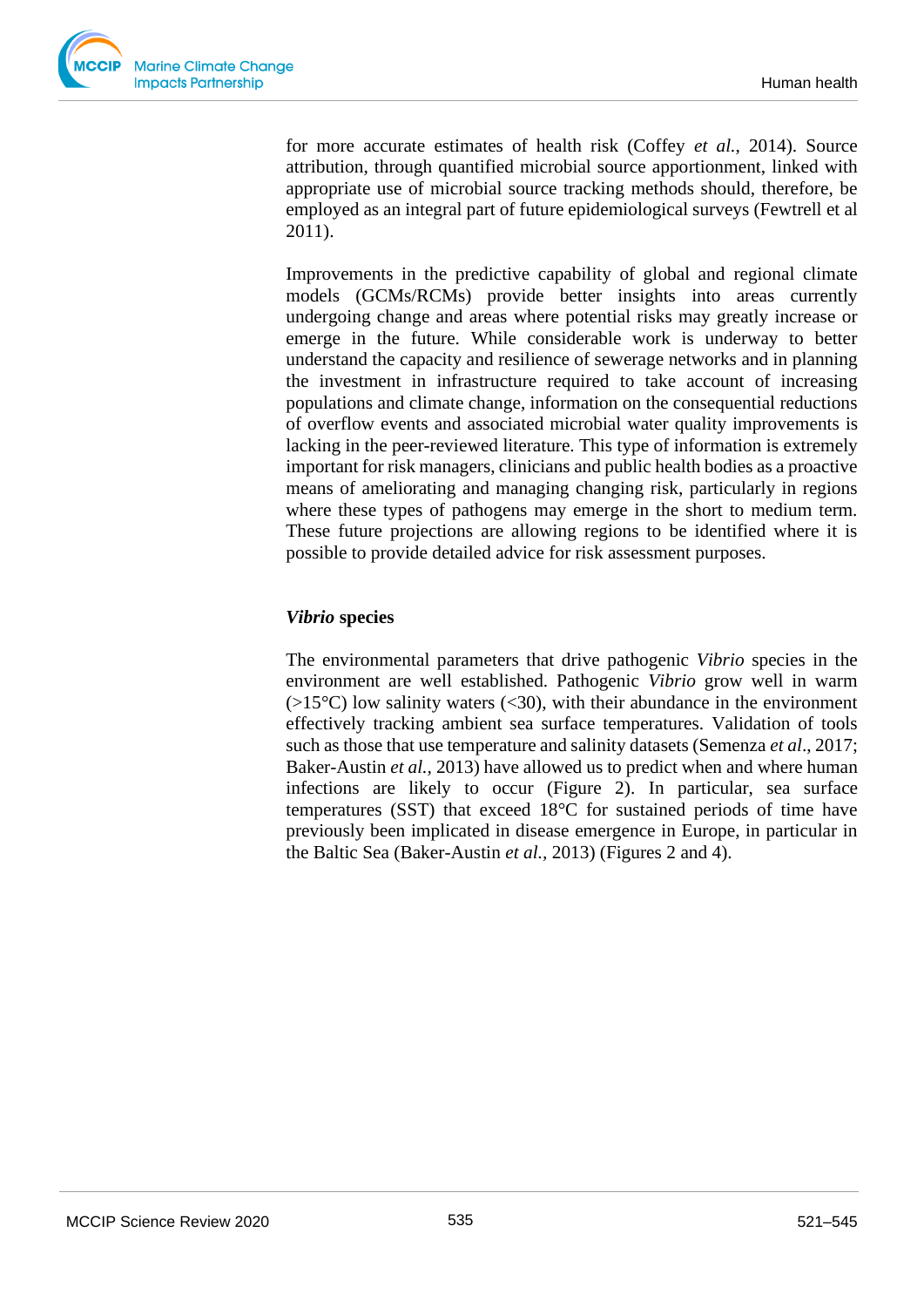



Figure 2: Variation of Vibrio: 1<sup>st</sup> August 2018. A significant swathe of warm, low salinity *(<30) water is apparent, stretching from the northern Baltic Sea to the transitional waters of the North Sea/Baltic between southern Norway and Denmark. Based on data from previous studies (Baker-Austin* et al*., 2013) these waters are capable of supporting vibrios at high concentrations. (Data courtesy NOAA, [http://cwcgom.aoml.noaa.gov/cgom/OceanViewer/#](http://cwcgom.aoml.noaa.gov/cgom/OceanViewer/))*

Alongside general warming trends observed in northern latitude marine systems (Lima and Wethey, 2012), the recent increase in the number, size, length and severity of European heatwaves should also be noted (Barriopedro *et al.,* 2011), Figure 3. There is now a considerable body of research providing climate projections of sea temperature for the UK waters and the North-West European Shelf seas (NWS) (Tinker and Howes, 2020). For instance, there is now good agreement on the sign of the temperature change on the NWS among the end-of-century climate projection. However, there is a spread in the magnitude of this warming. Most projections give a warming between 1–4°C (Tinker and Howes*,* 2020). Irrespective of this, based on our knowledge regarding the ecology of *Vibrio* pathogens, this increase in warming is likely to greatly extend both the potential abundance as well as risk window over which *Vibrio* infections are likely to occur in the UK and NWS area. Such generalised warming trends can also be useful when assessing potential risks from the presence of TTXs in shellfish, given the widely accepted but not yet conclusively proven links between *Vibrio* and **Example 12**<br> **Example 2:** Variation of Vibrio: 1<sup>*n*</sup> August 2018. A significant swathe ((<30) water is apparent, stretching from the northern Baltic Sea to to the North Sea Anditic between southern Norway and Demmark. Ba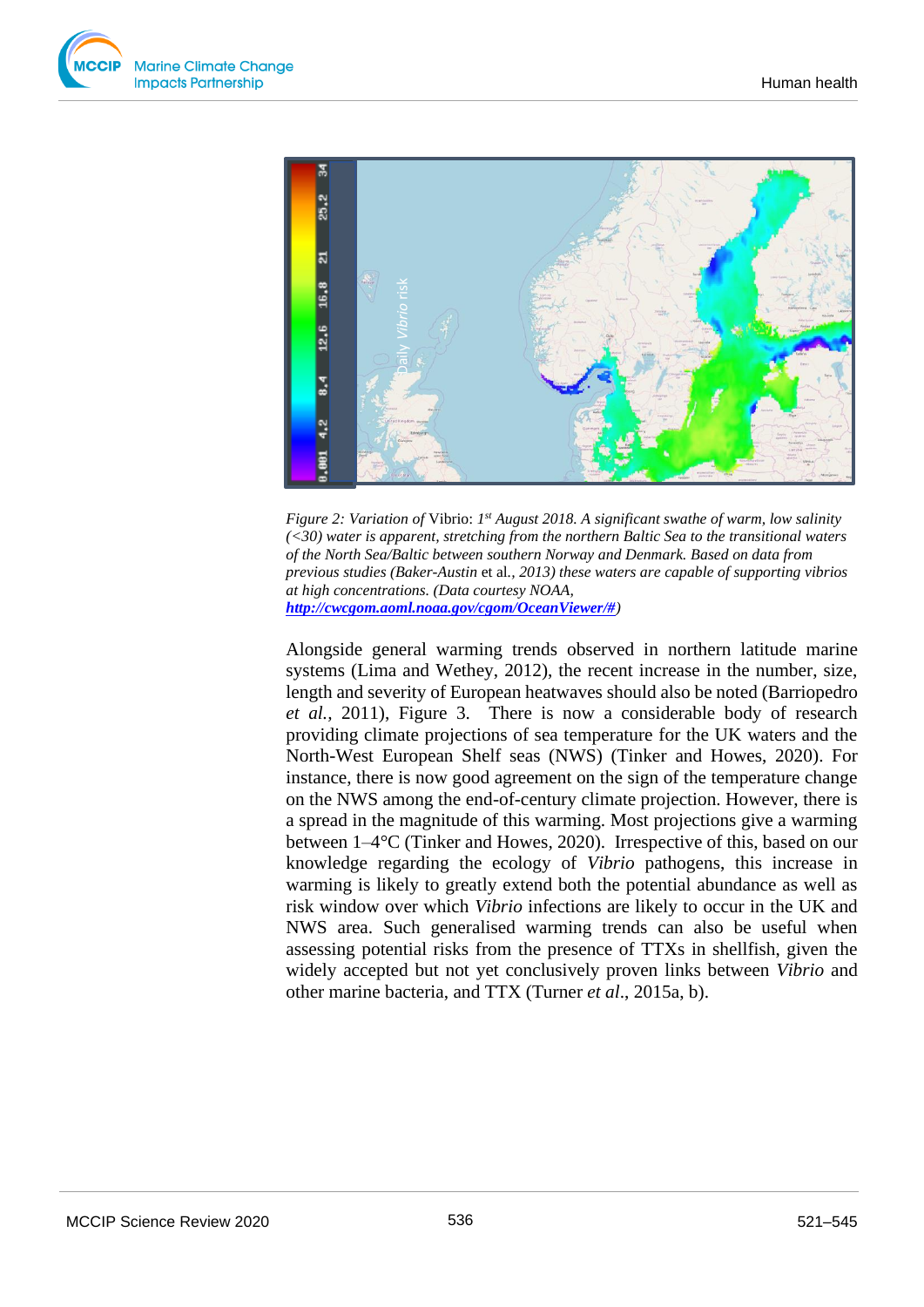



*Figure 3: European summer temperatures for 1500–2010. Statistical frequency distribution of best-guess reconstructed and instrument-based European ([35°N, 70°N], [25°W, 40°E]) summer land temperature anomalies (degrees Celsius, relative to the 1970–1999 period) for the 1500–2010 period (vertical lines). The five warmest and coldest summers are highlighted. (Reproduced with kind permission from Barriopedro* et al*., (2011),* Science*, 10.1126/science.1201224.)*

Extreme localised warming of coastal areas has previously been associated with seafood-related outbreaks in mid- and high-latitude areas, including *V. parahaemolyticus* outbreaks in Alaska (McLaughlin *et al.,* 2005) and Northern Spain (Martinez-Urtaza *et al*., 2016). Critically, warmer summers, predicted in the UKCP18 (Lowe *et al*., 2018) are likely to greatly moderate *Vibrio* risk, especially heatwave events. For instance, using previously employed temperature thresholds to define extremely hot summers, recent studies have found that heatwave events that would occur twice a century in the early 2000s (e.g. the 2003 European heatwave event) are now currently expected to occur twice a decade. Critically, all RCPs indicate that by the 2040s a summer as hot as 2003 will be very common, and RCPs with the strongest anthropogenic influence (e.g. RCP6.0 and RCP8.5) suggest the 2003 summer will be deemed an extremely cold event by the end of the century (Christidis *et al.,* 2015). Even a casual analysis of '*Vibrio* risk years' (e.g. where elevated numbers of cases are reported) across Europe indicates that the number and severity of extreme heatwave events has increased recently (e.g. 2010, 2014, 2018 – notable years with increased reports of infections linked to heatwave events). Statistical analysis using past climate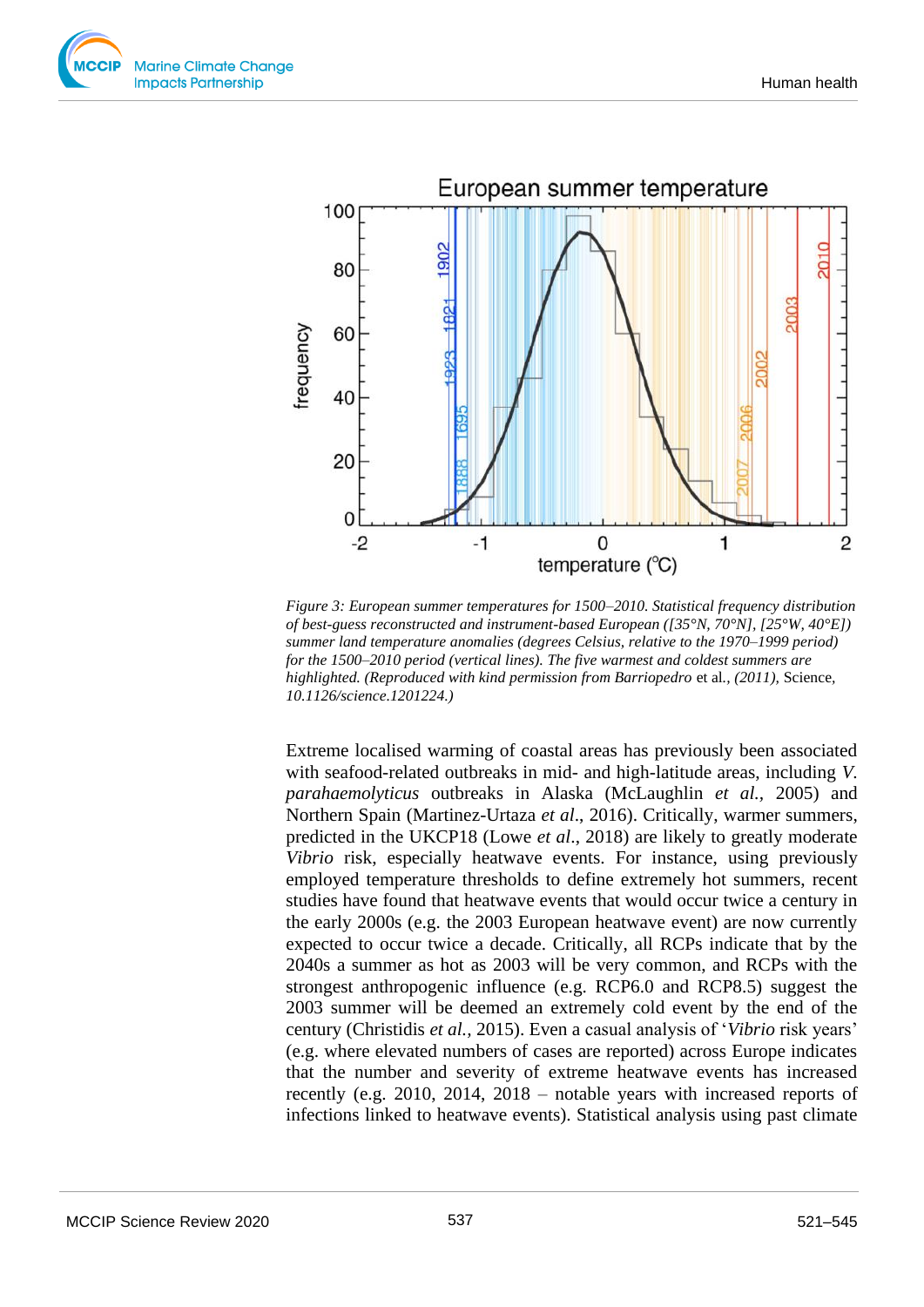warming trends also suggests a longer 'at risk' period, with infections likely to be reported earlier in the summer and into the autumn, correlating with an increased time period over which these bacteria can flourish in the environment (Baker-Austin *et al*., 2013). Other extreme climatic events have also been linked to an increase in reported *Vibrio* infections (e.g. extreme rainfall events reducing salinity, storm surges, etc.) (Baker-Austin *et al*., 2016a), however the potential for these events to modulate risk is difficult to ascertain. There is considerable uncertainty regarding future salinity around the UK coastline, however most of the projections over the 21st Century suggest that shelf seas and adjacent ocean will be fresher in the future than at present (Dye *et al*., 2020). A freshening of marine waters is likely to potentially increase *Vibrio* risk, however the interaction of salinity and temperature in this regard is highly uncertain.



*Figure 4: The relationship between* Vibrio *infections reported in the Baltic Sea and maximum annual sea surface temperature (SST). Stars show observed data, dashed line shows model predictions based on the influence of SST alone. Figure courtesy of Baker-Austin* et al*. (2013a, b).*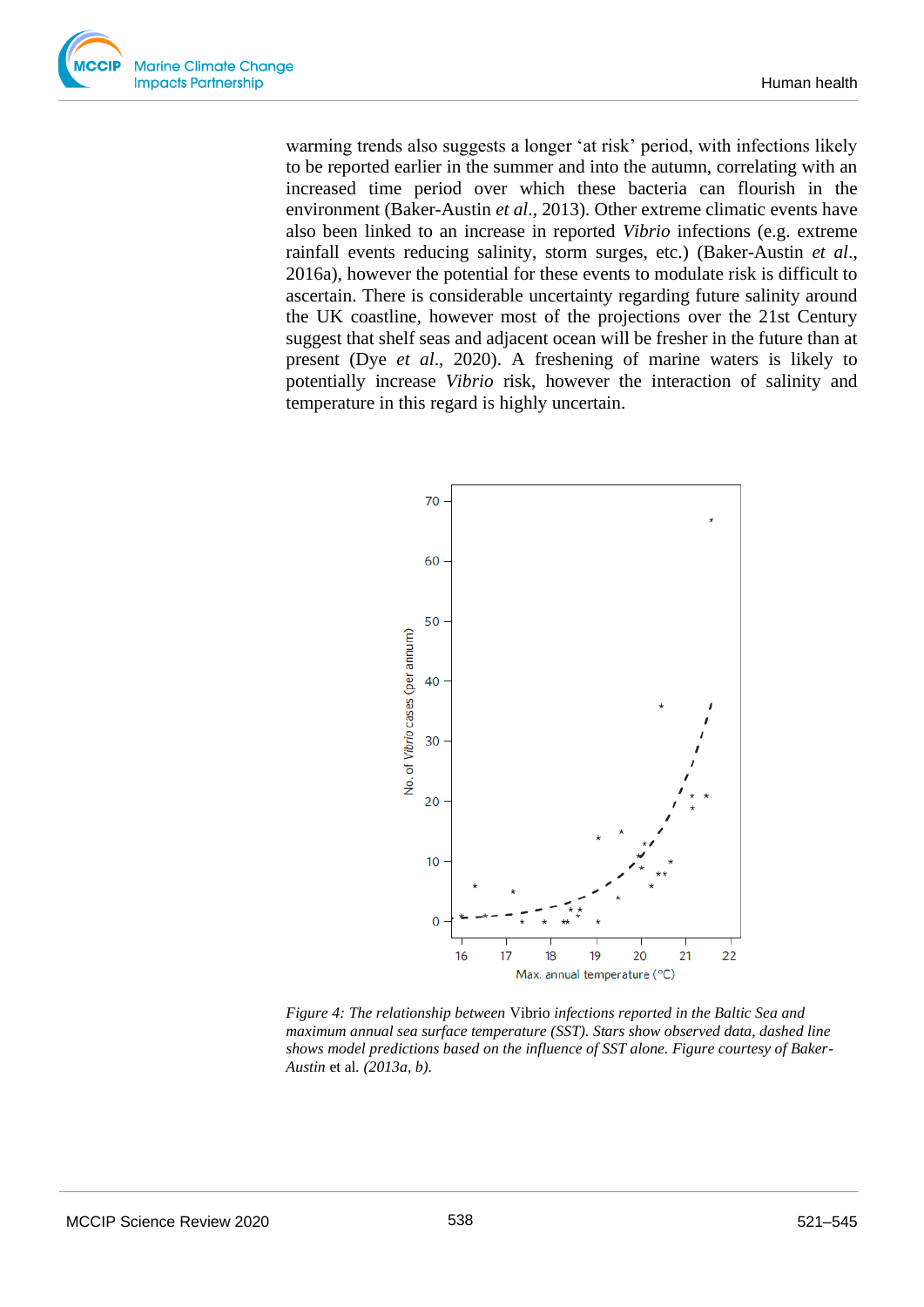

## **4. CONFIDENCE ASSESSMENT**

#### **What is already happening?**



#### **What could happen in the future?**



During the 2013 assessment HABs were assessed in a separate report card to Human Health. HABs, pathogenic *Vibrio* species and NoV are three different biological entities and thus their response to impacts of climate change and confidence about them should not be expected to be the same. Analysis of historical HAB data has shown evidence of change along with other members of the phytoplankton community; however confidence in predicting change remains low. As the causative organism of TTX in UK shellfish has yet to be identified, this has not been assessed here. These different confidence assessments flag the complexity of assessing the impacts of climate change on human health. Efforts to provide field-based and retrospective environmental data have greatly improved our understanding of how environmental cues modulate *Vibrio* risk. However, data gaps still exist, in particular the role of salinity in impacting these bacteria in the environment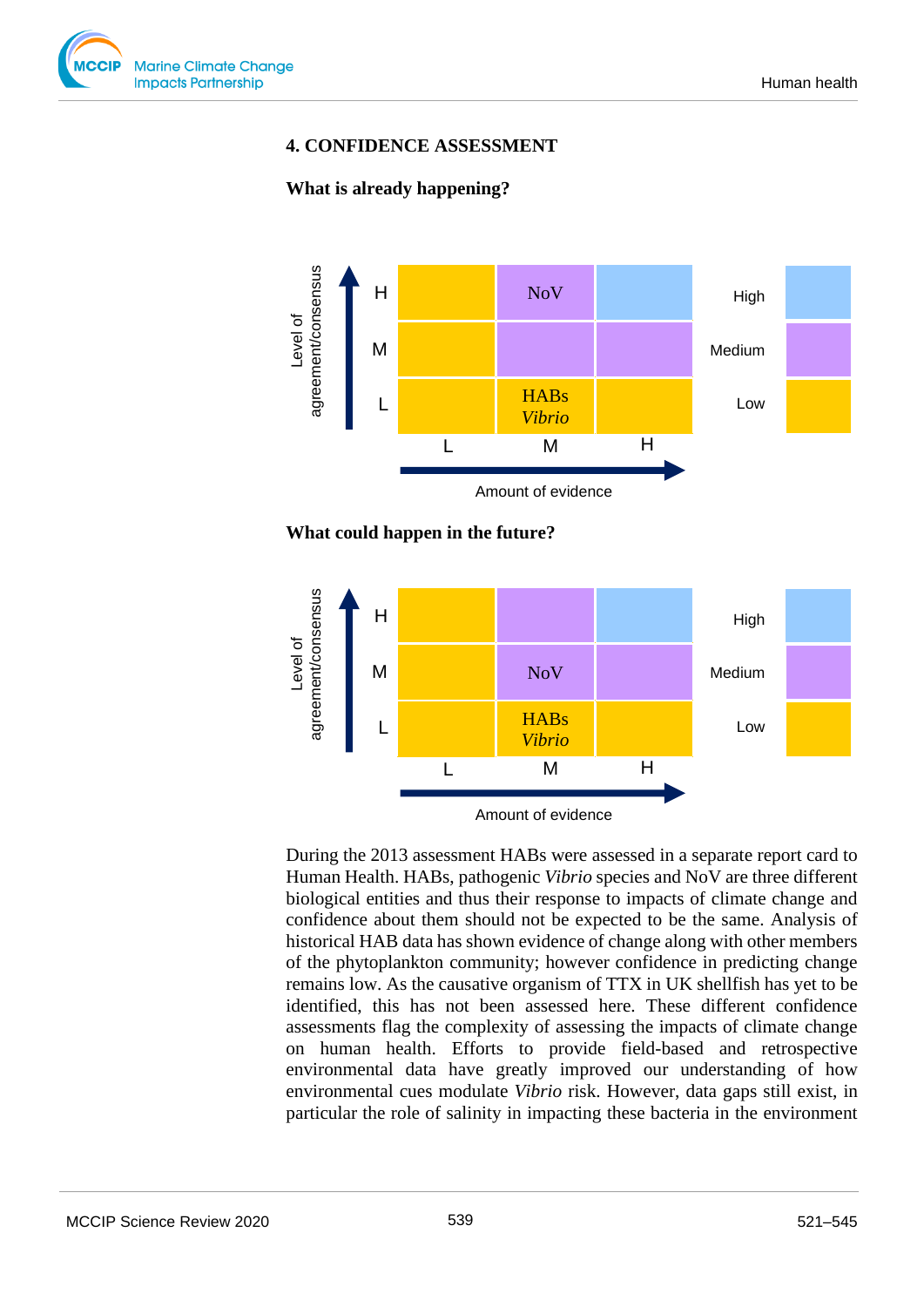

as well the lack of long-term environmental studies regarding these pathogens. In addition, although the presence of pathogenic strains in the environment has been observed, there has been a lack of clinical cases reported in the UK.

# **5. KEY CHALLENGES AND EMERGING ISSUES**

- There is a lack of information and few methods with which to measure actual human exposure and incidence of illness from HAB-related toxins, Vibrios, NoV and TTX and studies of the societal impact coming from these harmful events are scarce. Likewise, there is a need to develop a framework for sharing of data between different stakeholders involved with these emergent risks (e.g., clinicians, scientists, microbiologists, risk assessors, etc.). Without supporting data from the medical community, it will be difficult to quantitatively project health outcomes from water-related illnesses resulting from climate change.
- Development of HAB models remains a challenge, both in the short term (one to two week forecasts) to aid industry as well a longer term projections into the future under different climate scenarios. Expanding current models to include physical, chemical and biological processes in addition to temperature will better recreate the impacts of a changing climate in UK waters. Given the regional diversity of HAB species in the UK, consideration to species level differences may also be required.
- Further research is needed on the development of wastewater treatment processes for enhanced NoV removal, and on the likelihood of human exposure to NoV in communities served by combined sewerage infrastructure versus those served by separate infrastructure. This should help better targeting of investment by water and sewerage undertakers to reduce NoV loading to bathing and shellfish waters. Improved understanding of how climatic factors affect the fate and behaviour of NoV in the marine environment can facilitate the development of predictive models for human health protection.
- The ability to predict when and where different 'at risk' systems are undergoing rapid warming using process-driven climate models will greatly improve our understanding of future risk (Baker-Austin *et al*., 2016a, b). In particular, models that can provide reliable data on areas undergoing warming, with sufficient granularity to ascribe risk are required, in particular using a range of different warming scenarios as well as timescales. A key data gap in this regard in the availability of salinity and temperature data at regional levels to feed into risk assessment models. There are currently uncertainties regarding modelling for salinity in many climate models. Regional model projections are important because they will enable the scientific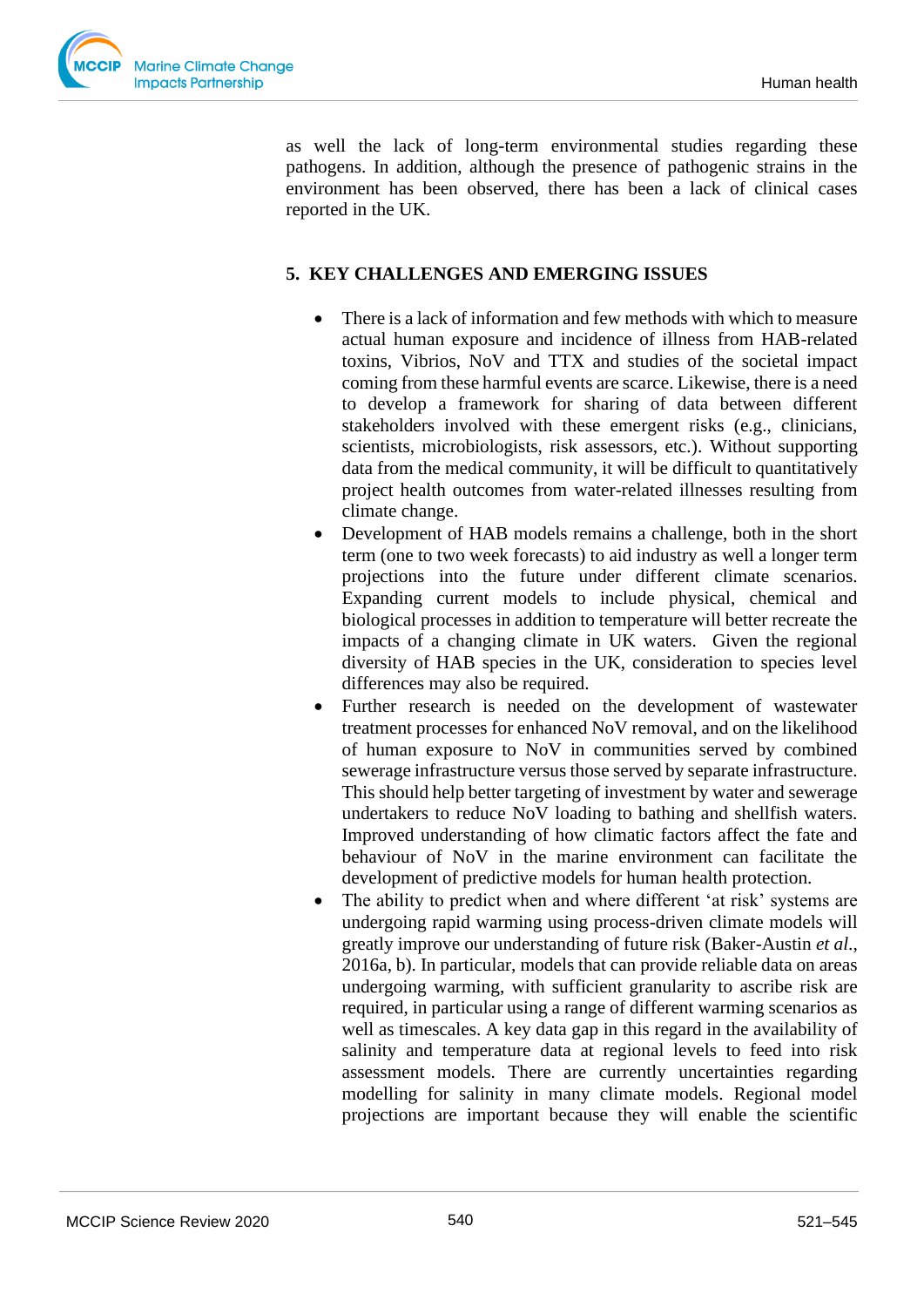

community to assess in greater detail over the UK how risks are modulated by climate extremes.

• The relatively recent discovery of TTX in European bivalves has demonstrated a new threat to shellfish food safety, the causes of yet which have yet to be confirmed. Studies on TTX-production mechanisms, together with the experimental assessment of shellfish uptake routes are urgently required to enable a full risk assessment of the impacts of climate change on TTX-related risks.

#### **REFERENCES**

- Abdellatif, M., Atherton, W., Alkhaddar, R.M. and Osman, Y.Z. (2015) Quantitative assessment of sewer overflow performance with climate change in northwest England. *Hydrological Sciences Journal,* **60**(4), 636–650.
- Alheit J., Mollmann C., Dutz J., Kornilovs G., Loewe P., Mohrholz V. and Wasmund N. (2005) Synchronous ecological regime shifts in the central Baltic and the North Sea in the late 1980s. *ICES Journal of Marine Science*, **62**, 1205–1215.
- Alvarez-Fernandez, S., Lindeboom, H. and Meesters, E. (2012) Temporal changes in plankton of the North Sea: community shifts and environmental drivers. *Marine Ecology Progress Series*, **462**, 21– 38.
- Baker-Austin, C., Trinanes, J., Hartnell, R., Taylor, N., Siitonen, A. and Martinez-Urtaza, J. (2013) Emerging *Vibrio* risk at high-latitudes in response to ocean warming. *Nature Climate Change*, **3**, 73-77, doi:10.1038/nclimate1628
- Baker-Austin, C., Trinanes, J.A., Gonzalez-Escalona, N. and Martinez-Urtaza, J. (2016a) Non-cholera vibrios – the microbial barometer of climate change. *Trends in Microbiology*, **25**(1) pp. 76–84, doi: <http://dx.doi.org/10.1016/j.tim.2016.09.008>
- Baker-Austin, C., Trinanes, J.A., Salmenlinna, S., Löfdahl, M., Siitonen, A. and Martinez-Urtaza, J. (2016b) Heatwave-associated vibriosis in Sweden and Finland, 2014. *Emerging Infectious Diseases*, **22** (7), 1216–1220.
- Baker-Austin, C., Oliver, J.D., Alam, M., Ali, A., Waldor, M.K., Qadri, F. *et al*. (2018) *Vibrio* spp. infections. *Natuew Reviews Disease Primers* [Internet] http://dx.doi.org/10.1038/s41572-018- 0005-8
- Barriopedro, D., Fischer, E.M., Luterbacher, J., Trigo, R.M. and Garcia-Herrera, R. (2011) The hot summer of 2010: redrawing the temperature record map of Europe*. Science*, **332**(6026), 220–4.
- Berdelet E., Flemming L., Gowen R., and Davidson K. (2016) Marine harmful algal blooms, human health and wellbeing: challenges and opportunities in the 21st century. *JMBA*, **96**, 61–91.
- Bresnan, E., Davidson, K., Edwards M., Fernand, L., Gowen, R., Hall, A., Kennington, K., McKinney, A., Milligan, S., Raine, R. and Silke, J. (2013) Harmful Algal Bloom Report Card. *MCCIP Science Review 2013*, 236–243, doi:10.14465/2013.arc24.236-243
- Bresnan, E., Baker-Austin, C., Campos, C.J.A., Davidson, K., Edwards, M., Hall A., Lees, D., McKinney, A., Milligan, S., Silke, J. (2017) Human Health. *MCCIP Science Review 2017*, doi:10.14465/2017.arc10.008-huh
- Brun, P., Kiorbe, T., Licandro, P. and Payne, M.R. (2016) The predictive skill of species distribution models for plankton in a changing climate *Global Change Biology*, **22**, 3170–3181.
- Campos, C.J.A. and Lees, D.N. (2014) Environmental transmission of human noroviruses in shellfish waters. *Applied and Environmental Microbiology,* **80**(12), 3552–3561.
- Campos, C.J.A., Avant, J., Gustar, N., Lowther, J., Powell, A., Stockley, L. and Lees, D.N. (2015) Fate of human noroviruses in shellfish and water impacted by frequent sewage pollution events. *Environmental Science & Technology,* **49**(14), 8377–8385.
- Campos, C.J.A., Avant, J., Lowther, J. Till, D. and Lees, D.N. (2016) Human norovirus in untreated sewage and effluents from primary, secondary and tertiary treatment processes. *Water Research,* **103**, 224–232.
- Campos, C.J.A., Kershaw, S., Morgan, O.C. and Lees, D.N. (2017) Risk factors for norovirus contamination of shellfish water catchments in England and Wales. *International Journal of Food Microbiology,* **241**, 318–324.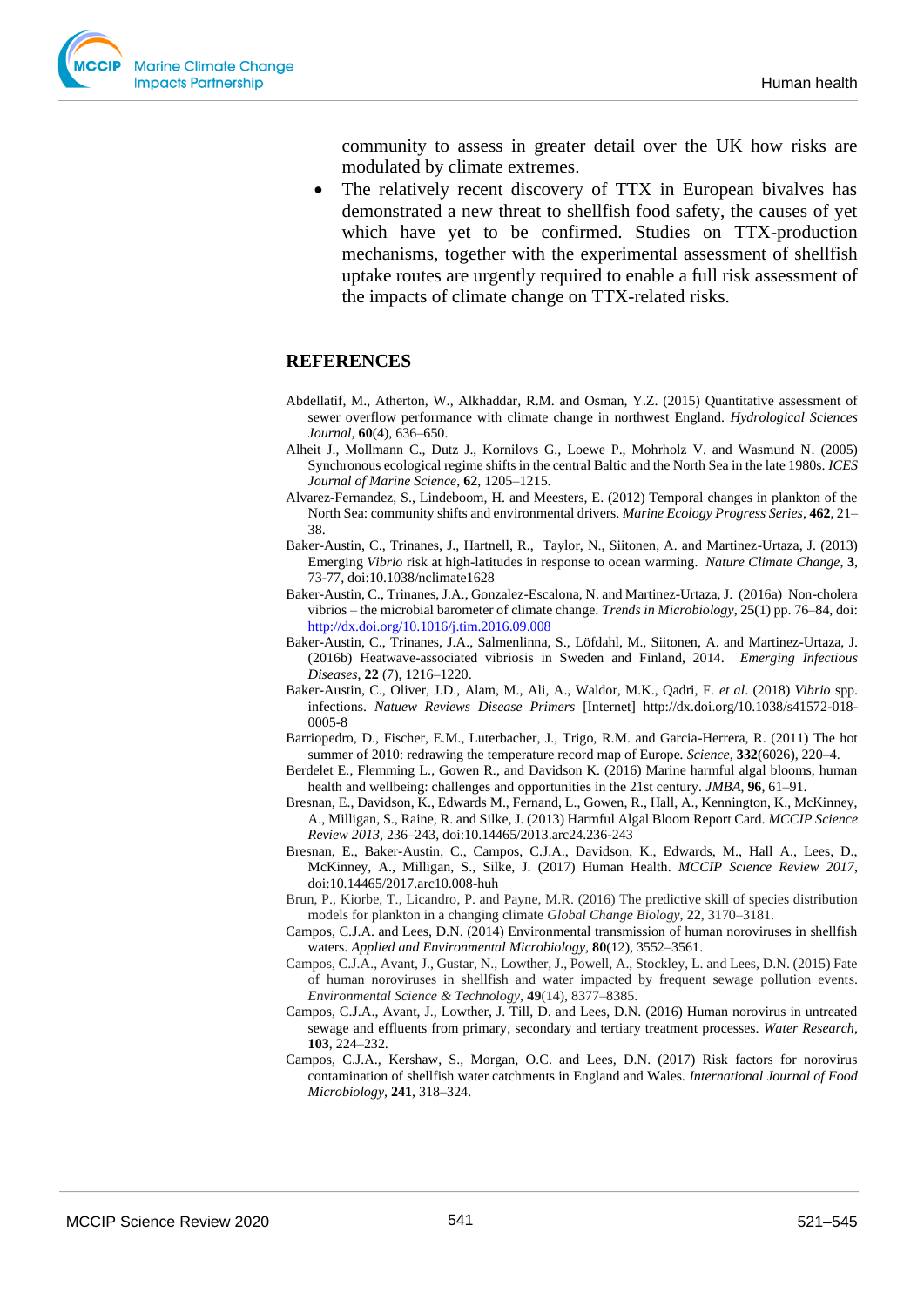- Chavez, F.P., Messie, M. and Pennington, J.T. (2011) Marine Primary Production in Relation to Climate Variability and Change [Carlson, C.A. and Giovannoni, S.J. (eds)]. *Annual Review of Marine Science*, Vol 3, pp. 227–260.
- Chevallier, O.P., Graham, S.F.,Alonso, E., Duffy, C., Silke, J., Campbell, K., Botana, L.M. and Elliott, C.T. (2015) New insights into the causes of human illness due to consumption of azaspiracid contaminated shellfish. *Scientific Reports*, **5**, 9818.
- Christidis, N. et al. (2015) Dramatically increasing chance of extremely hot summers since the 2003 European heatwave, *Nature Climate Change*, **5**, 46–50.
- Clement, A., Lincoquero, L., Saldivia, M., Brito, C.G., Munoz, F., Fernandez, C., Perez, F., Maluje, C.P., Correa, N., Moncada, V., Contreras, G. (2016) Exceptional summer conditions and HABs of *Pseudochattonella* in Southern Chile create record impacts on salmon farms. *Harmful Algae News*, **53**, 1–3.
- Coffey, R., Benham, B., Krometis, L.-A., Wolfe, M. L. and Cummins, E. (2014) Assessing the effects of climate change on waterborne microorganisms: implications for EU and U.S. water policy. *Human and Ecological Risk Assessment,* **20**, 724–742.
- Collins, C., Graham, J., Brown, L., Bresnan, E., Lacaze, J-P. and Turrell, E.A. (2009) Identification and toxicity of *Alexandrium tamarense* (Dinophyceae) in Scottish waters. *Journal of Phycology*, **45**, 692–703.
- Dale, M., Luck, B., Fowler, H.J., Blenkinsop, S., Gill, E., Bennett, J., Kendon, E.J. and Chan, S.C. (2015) New climate change rainfall estimates for sustainable drainage. *Proceedings of the Institution of Civil Engineers, Paper* 1500030.
- Davidson K., Baker C., Higgins C., Higman W., Swan S., Veszelovszki A. and Turner A.D. (2015) Potential Threats Posed by New or Emerging Marine Biotoxins in UK Waters and Examination of Detection Methodologies Used for Their Control: Cyclic Imines. *Marine Drugs*, **13**(12), 7087– 7112, doi:10.3390/md13127057
- Davidson, K. and Bresnan, E. (2009) Shellfish toxicity in UK waters: a threat to human health? *Environmental Health,* **8**, (Suppl 1), S12, doi: 10.1186/1476-069X-8-S1-S12
- Delegrange A., Lefebvrec , A., Gohind , F., Courcot, L., Vincent D. (2018) Pseudo-nitzschia sp. diversity and seasonality in the southern North Sea, domoic acid levels and associated phytoplankton communities. *Estuarine, Coastal and Shelf Science*, **214**, 194–206.
- Dees P., Bresnan E., Dale A., Edwards M., Johns D., Mouat B., Whyte C and Davidson K. (2017), Harmful algal blooms in the Eastern North Atlantic Ocean. *PNAS* **114**(46), 9763–9764.
- Dhanji-Rapkova, M., O'Neill, A., Maskrey, B., Coates, L., Teixeira Alves, M., Kelly, R.J., Hatfield, R. G., Rowland-Pilgrim, S. J., Lewis, A.M., Algoet, M. and Turner A.D. (2018) Variability and profiles of lipophilic toxins in bivalves from Great Britain during five and a half years of monitoring: Okadaic acid, dinophysis toxins and pectenotoxins. *Harmful Algae*, **77**, 66–80.
- Dhanji-Rapkova, M. O'Neill A., Maskrey B., Coates L., Swan S.C., Teixeira Alves M., Kelly R. J., Hatfield R. G., Rowland-Pilgrim S. J., Lewis A. M., Turner A. D. (2019). Variability and profiles of lipophilic toxins in bivalves from Great Britain during five and a half years of monitoring: azaspiracids and yessotoxins. *Harmful Algae,* **87**, 101629.
- Du, X., Peterson, W., Fisher, J., Hunter, M. and Peterson, J. (2016) Initiation and Development of a Toxic and Persistent Pseudo-nitzschia Bloom off the Oregon Coast in Spring/Summer 2015. *PLoS ONE,* **11**(10), e0163977, https://doi.org/10.1371/journal.pone.0163977
- Edwards, M., Beaugrand, G., Reid, P.C., Rowden, A.A. and Jones, M.B. (2002) Ocean climate anomalies and the ecology of the North Sea. *Marine Ecology-Progress Series,* **239**, 1–10.
- Edwards, M., Johns, D.G., Leterme, S.C., Svendsen, E. and Richardson, A.J. (2006) Regional climate change and harmful algal blooms in the northeast Atlantic. *Limnology and Oceanography*, **51**(2), 820–829.
- Edwards M., Atkinson, A., Bresnan, E., Hélaouët, P., McQuatters-Gollop A., Ostle C., Pitois, S., Widdicombe C. (2020) Plankton, jellyfish and climate in the North-East Atlantic, *MCCIP Science Review 2020*, 322–353.
- Eze, J. I., Scott, E. M., Pollock, K. G., Stidson, R., Miller, C. A. and Lee, D. (2014) The association of weather and bathing water quality on the incidence of gastrointestinal illness in the west of Scotland. *Epidemiology and Infection,* **142**, 1289–1299.
- Fehling J., Davidson K., Bolch, C. J. and Tett, P. (2006). Seasonality of *Pseudo-nitzschia* spp. (Bacillariophyceae) in western Scottish waters. *Marine Ecology Progress Series*, **323**, 91–105.
- Fewtrell, L., Kay, D., Watkins, J., Davies, C. and Francis, C. (2011) The microbiology of urban UK floodwaters and a quantitative microbial risk assessment of flooding and gastrointestinal illness. *Journal of Flood Risk Management,* **4**, 77–87.
- Garvetto, A., Nézan, E., Badis, Y., Bilien, G., Arce, P., Bresnan, E., Gachon, C.M.M and Siano, R. (2018) Novel Widespread Marine Oomycetes Parasitising Diatoms, Including the Toxic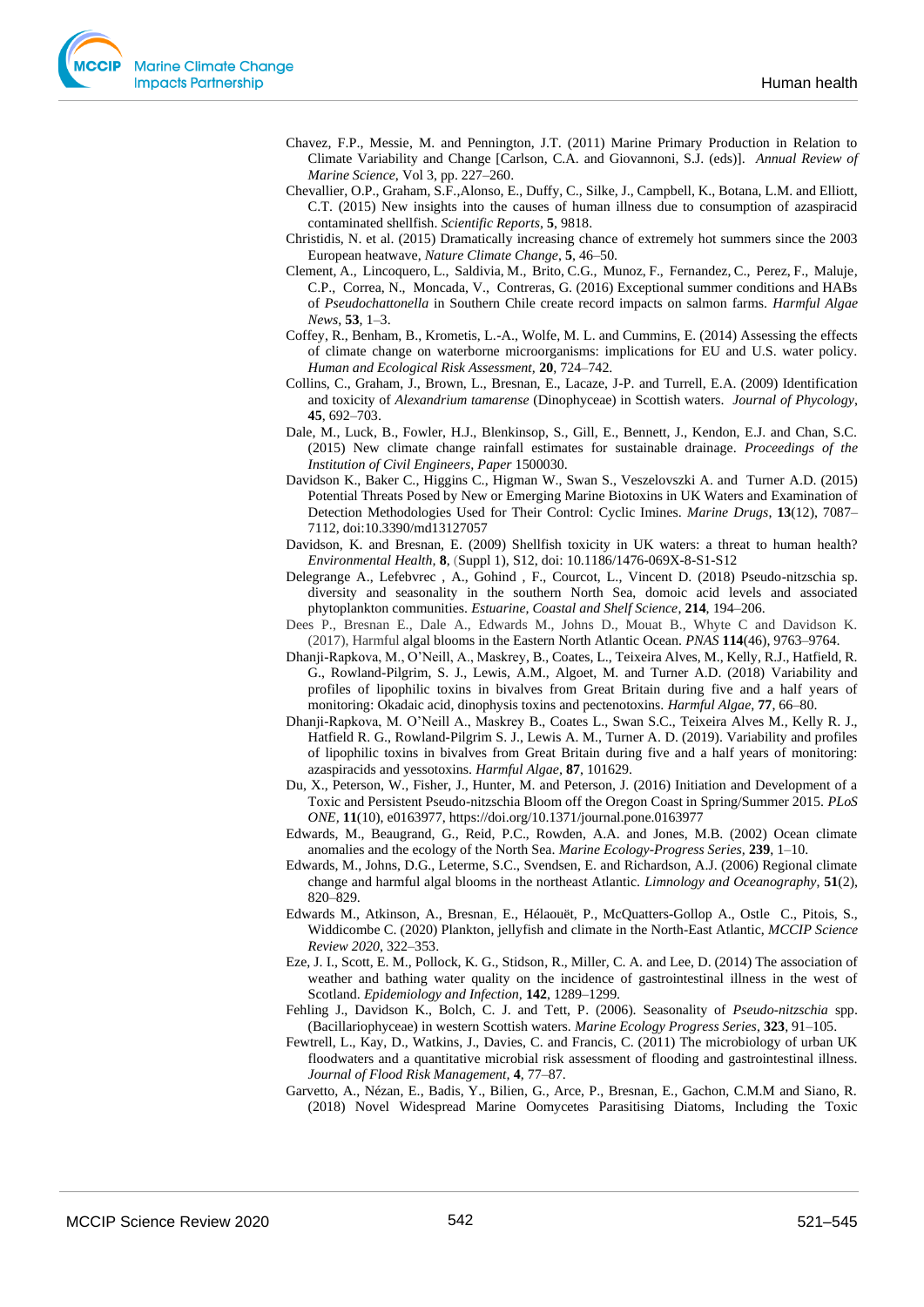Genus *Pseudo-nitzschia*: Genetic, Morphological, and Ecological Characterisation. *Frontiers in Microbiology*, **9**, 2918.

- Gobler, C.J., Doherty, O.M., Hattenrath-Lehmann, T., Griffith, A.W., Kang, Y. and Litaker, R. W. (2017a) Ocean warming since 1982 has expanded the niche of toxic algal blooms in the North Atlantic and North Pacific oceans. *PNAS*, **114**(19), 4975–4980.
- Gobler, C.J., Hattenrath-Lehmann, T. K., Doherty, O. M., Griffith, A. W., Kang, Y. and Litaker R.W. (2017b) Reply to Dees *et al*., Ocean warming promotes species-specific increases in the cellular growth rates of harmful algal blooms. *PNAS*, **114**(46), E9765–E9766.
- Gomez, F. (2013). Reinstatement of the dinoflagellate genus *Tripos* to reinstate *Neoceratium*, marine species of *Ceratium* (Dinophyceae, Alveolata). *CICIMAR Oceánides*, **28**(1), 1–22.
- Hall, A.J. and Frame, E. (2010) Evidence of domoic acid exposure in harbour seals from Scotland: A potential factor in the decline in abundance? *Harmful Algae*, **9**(5), 489–493.
- Hallegraeff, G.M. (2010) Ocean climate change, phytoplankton community responses and harmful algal blooms: a formidable predictive challenge. *Journal of Phycology*, **46**(2), 220–235.
- Hallegraeff, G.M., Bresnan, E., Enevoldsen, H., Schweibold, L. and Zingone, A. (2017) Call to contribute to global harmful algal bloom status reporting. Ocean Biogeographic Information System[, https://obis.org/2017/11/03/hab-report/.](https://obis.org/2017/11/03/hab-report/)
- Hannaford, J. (2015) Climate-driven changes in UK river flows: a review of the evidence. *Progress in Physical Geography,* **39**(1), 29–48.
- Hassard, F., Sharp, J.H., Taft, H., LeVay, L., Harris, J.P., McDonald, J.E., Tuson, K., Wilson, J., Jones, D.L. and Malham, S.K. (2017) Critical review on the public health impact of norovirus contamination in shellfish and the environment: a UK perspective. *Food and Environmental Virology*, **9**(2), 123–141.
- Hinder, S.L., Hays, G.C., Edwards, M., Roberts, E.C., Walne, A.W. and Gravenor, M.B. (2012) Changes in marine dinoflagellate and diatom abundance under climate change. *Nature Climate Change*, **2**(4), 271–275.
- Holt, J., Polton, J., Huthnance, J., Wakelin, S., O'Dea, E., Harle, J., Yool, A., Artioli, Y., Blackford, J., Siddorn, J. and Innall, M. (2018) Climate-driven change in the North Atlantic and Arctic Oceans can greatly reduce the circulation of the North Sea. *Geophysical Research Letters*, **45**(11), 827– 11,836,<https://doi.org/> 10.1029/2018GL078878
- Hooper, W.L., Barrow, G.I., and McNab, D.J.N. (1974) *Vibrio parahaemolyticus* food poisoning in Britain. *Lancet,* **7876,** 1100–1102.
- Horsburgh K., Rennie A. and Palmer M. (2020) Impacts of climate change on sea-level rise relevant to the coastal and marine environment around the UK. *MCCIP Science Review 2020*, 116–131.
- ICES-IOC WGHABD (2017) *Report of the ICES-IOC Working Group on Harmful Algal Bloom Dynamics 2017*, ICES CM 2017/SSGEPD:11.
- Isbister, G.K. and Kiernan, M.C. (2005) Neurotoxic marine poisoning. *Lancet Neurology*, **2005**, 219– 228.
- Jensen, S.-K., Lacaze, J.-P., Hermann, G., Kershaw, J., Brownlow, A., Turner, A. and Hall, A. (2015) Detection and effects of harmful algal toxins in Scottish harbour seals and potential links to population decline. *Toxicon*, **97**, 1–14.
- Jones, M.R., Fowler, H.J., Kilsby, C.G. and Blenkinsop, S. (2013) An assessment of changes in seasonal and annual extreme rainfall in the UK between 1961 and 2009. *International Journal of Climatology*, **33**, 1178–1194.
- Lavers, D.A. and Villarini, G. (2015) The relationship between daily European precipitation and measures of atmospheric water vapour transport. *International Journal of Climatology*, **35**, 2187– 2192.
- Lewis, A.M., Coates, L.N., Turner, A.D., Percy, L. and Lewis, J. (2018) A review of the global distribution of *Alexandrium minutum* (Dinophyceae) and comments on ecology and associated paralytic shellfish toxin profiles, with a focus on Northern Europe. *Journal of Phycology*, **54**, 581– 598.
- Lima, F.P. and Wethey, D.S. (2012) Three decades of high-resolution coastal sea surface temperatures reveal more than warming. *Nature Communications,* **3**, 704, <http://www.nature.com/doifinder/10.1038/ncomms1713>
- Lowe, J.A., Bernie, D., Bett, P., Bricheno, L, Brown, S., Calvert, D. *et al*. (2018) *UKCP18 Science Overview Report November 2018, Version 2.0* [https://www.metoffice.gov.uk/pub/data/weather/uk/ukcp18/science-reports/UKCP18-Overview](https://www.metoffice.gov.uk/pub/data/weather/uk/ukcp18/science-reports/UKCP18-Overview-report.pdf)[report.pdf](https://www.metoffice.gov.uk/pub/data/weather/uk/ukcp18/science-reports/UKCP18-Overview-report.pdf)
- Mahaffey, C., Palmer, M., Greenwood, N. and Sharples, J. (2020) Impacts of climate change on dissolved oxygen concentration relevant to the coastal and marine environment around the UK. *MCCIP Science Review 2020*, 31–53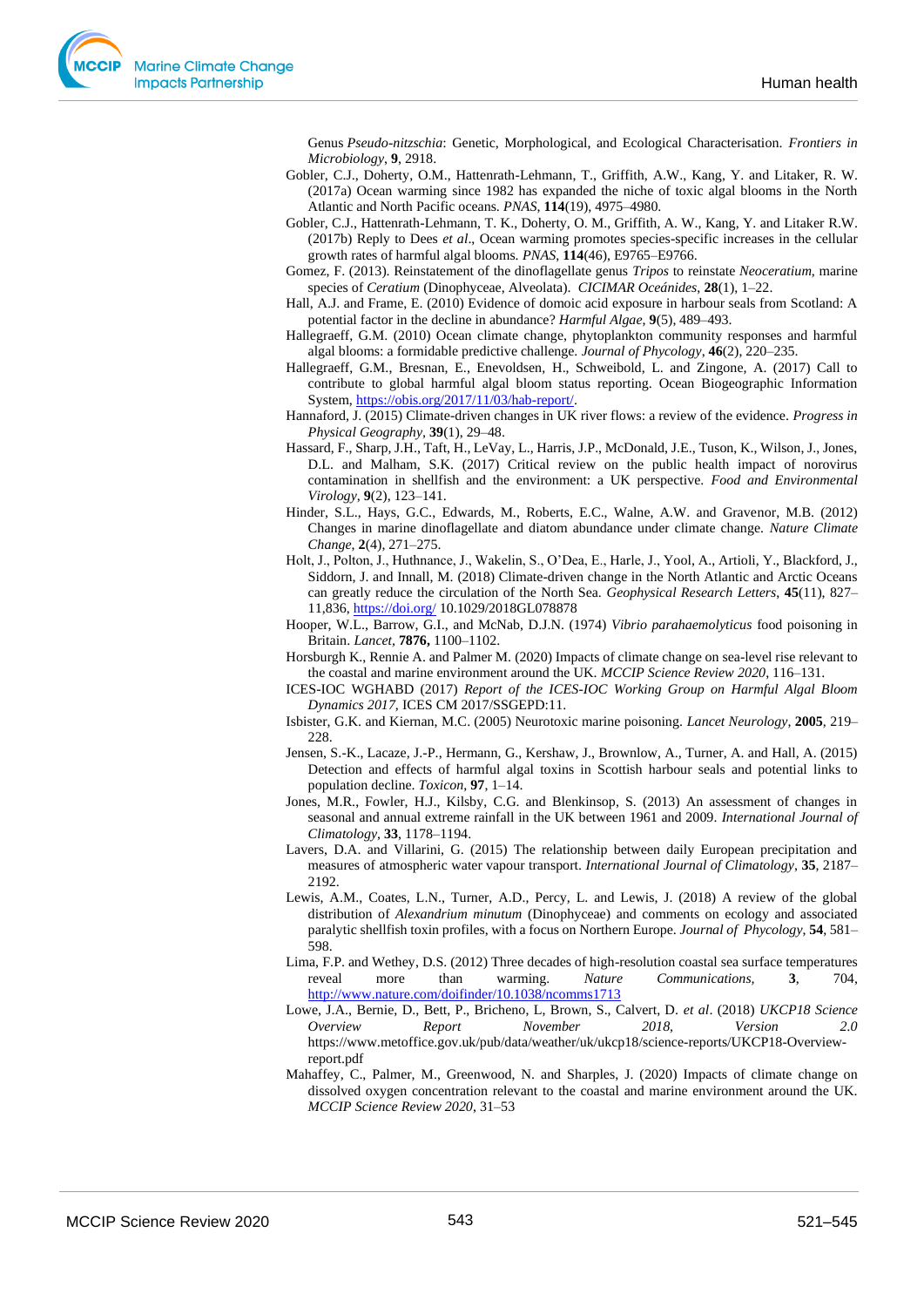Martinez-Urtaza, J. *et al*. (2016) Pacific Northwest genotypes of *Vibrio parahaemolyticus* responsible for seafood outbreak in Spain, 2012. SpringerPlus **5**, 87

- McLaughlin, J.B. *et al*. (2005) Outbreak of *Vibrio parahaemolyticus* gastroenteritis associated with Alaskan oysters. *The New England Journal of Medicine*, **353**, 1463–1470
- Morris, S., Stubbs, B., Brunet, C. and Davidson, K. (2010) Spatial distributions and temporal profiles of harmful phytoplankton, and lipophilic toxins in Common mussels and Pacific oysters from four Scottish shellfish production areas (2009). *Final project report to the Food Standards Agency Scotland (FSAS)*, 57 pp.
- Otto, F.E.L., van der Wiel, K., van Oldenborgh, G.J., Philip, S., Kew, S.F., Uhe, P. and Cullen, H. (2018) Climate change increases the probability of heavy rains in Northern England/Southern Scotland like those of storm Desmond—a real-time event attribution revisited. *Environmental Research Letters*, **13**, 024006.
- Paterson, R.F., McNeill, S., Mitchell, E., Adams, T., Swan, S.C., Clarke, D., Miller, P.I., Bresnan, E. and Davidson, K. (2017) Environmental control of harmful dinoflagellates and 2 diatoms in a fjordic system. *Harmful Algae*, **69**, 1–17.
- Raven, J., Gobler, C., Hansen, P.J. (in press) Dynamic CO<sub>2</sub> and pH levels in coastal, estuarine, and inland waters: Theoretical and observed effects on harmful algal blooms, *Harmful Algae*. <https://doi.org/10.1016/j.hal.2019.03.012>
- Riebesell, U., Aberle-Malzahn, N., Achterberg, E.P., Algueró-Muñiz, M., Alvarez-Fernandez, S., Arístegui, J. *et al*. (2018) Toxic algal bloom induced by ocean acidification disrupts the pelagic food web. *Nature Climate Change*, **8** (12), 1082–1086.
- Rowland-Pilgrim, S., Swan, S.C., O'Neill, A., Johnson, S., Coates, L., Stubbs, P., Dean, K., Harrison, K., Teixeira Alves, M., Walton, A., Davidson, K., Turner, A.D. and Maskrey, B. H. (2019) Variability of Amnesic Shellfish Toxin and *Pseudo-nitzschia* occurrence in bivalve molluscs and water samples – Analysis of ten years of the official control monitoring programme. *Harmful Algae*, **87**, 101623.
- Scallan, E. *et al.* (2011) Foodborne illness acquired in the United States-Major pathogens. *Emerging Infectious Diseases*, **17**, 7–15.
- Schaller, N., Kay, A.L., Lamb, R., Massey, N.R., van Oldenborgh, G.J., Otto, F.E.L. *et al*. (2016) Human influence on climate in the 2014 southern England winter floods and their impacts. *Nature Climate Change*, **6**(6), 627–634.
- Semenza, J.C., Trinanes, J., Lohr, W., Sudre, B., Lofdahl, M., Martinez-Urtaza, J. *et al*. (2017) Environmental Suitability of Vibrio Infections in a Warming Climate: An Early Warning System. *Environmental Health Perspectives,* **125**(10), 107004.
- Sommer, U., Paul, C., Moustaka-Gouni, M. (2015) Warming and Ocean Acidification Effects on Phytoplankton—From Species Shifts to Size Shifts within Species in a Mesocosm Experiment. *PLoS ONE*, **10**(5), e0125239, doi:10.1371/journal. pone.0125239
- Stubbs, B., Brunet, C. and Davidson, K. (2010) Spatial distributions and temporal profiles of harmful phytoplankton, and lipophilic toxins in Common mussels and Pacific oysters from four Scottish shellfish production areas (2009). *Final project report to the Food Standards Agency Scotland (FSAS)*, 57 pp.
- Swan, S.A., Turner, A.D., Bresnan, E., Whyte, C., Paterson, R.F., McNeill, S., Mitchell, E. and Davidson, K. (2018) *Dinophysis acuta* in Scottish Coastal Waters and Its Influence on Diarrhetic Shellfish Toxin Profiles. *Toxins*, **10**, 399, doi:10.3390/toxins10100399
- Tam, C.C., Rodrigues, L.C., Viviani, L., Dodds, J.P., Evans, M.R., Hunter, P.R., Gray, J.J., Letley, L.H., Rait, G., Tompkins, D.S. and O'Brien, S.J. (2012) Longitudinal study of infectious intestinal disease in the UK (IID2 study): incidence in the community and presenting to general practice. *Gut,* **61**, 69–77.
- Tinker, J.T. and Howes, E. (2020) The impacts of climate change on temperature (air and sea), relevant to the coastal and marine environment around the UK. *MCCIP Science Review 2020,* 1–30.
- Townhill, B.L, Tinker, J., Jones, M., Pitois, S., Creach, V., Simpson, S.D., Dye, S., Bear, E. and Pinnegar, J. (2018) Harmful algal blooms and climate change: exploring future distribution changes. *ICES Journal of Marine Science*, **75**(6), 1882–1893.
- Trainer, V.L., Moore, S.K., Hallegraeff, G., Kudela, R.M., Clement, A., Mardones, J.I. and Cochlan W. P. (2019) Harmful algal blooms and climate change: Lessons from nature's experiments with extremes. *Harmful Algae*[. https://doi.org/10.1016/j.hal.2019.03.009](https://doi.org/10.1016/j.hal.2019.03.009)
- Turner, A.D., Stubbs, B., Coates, L., Dhanji-Rapkova, M., Hatfield, R.G., Lewis, A.M., Rowland-Pilgrim, S., O'Neil, A., Stubbs, P., Ross, S., Baker, C. and Algoet, M. (2014) Variability of paralytic shellfish toxin occurrence and profiles in bivalve molluscs from Great Britain from official control monitoring as determined by pre-column oxidation liquid chromatography and implications for applying immunochemical tests, *Harmful Algae*, **31**, 87–99.